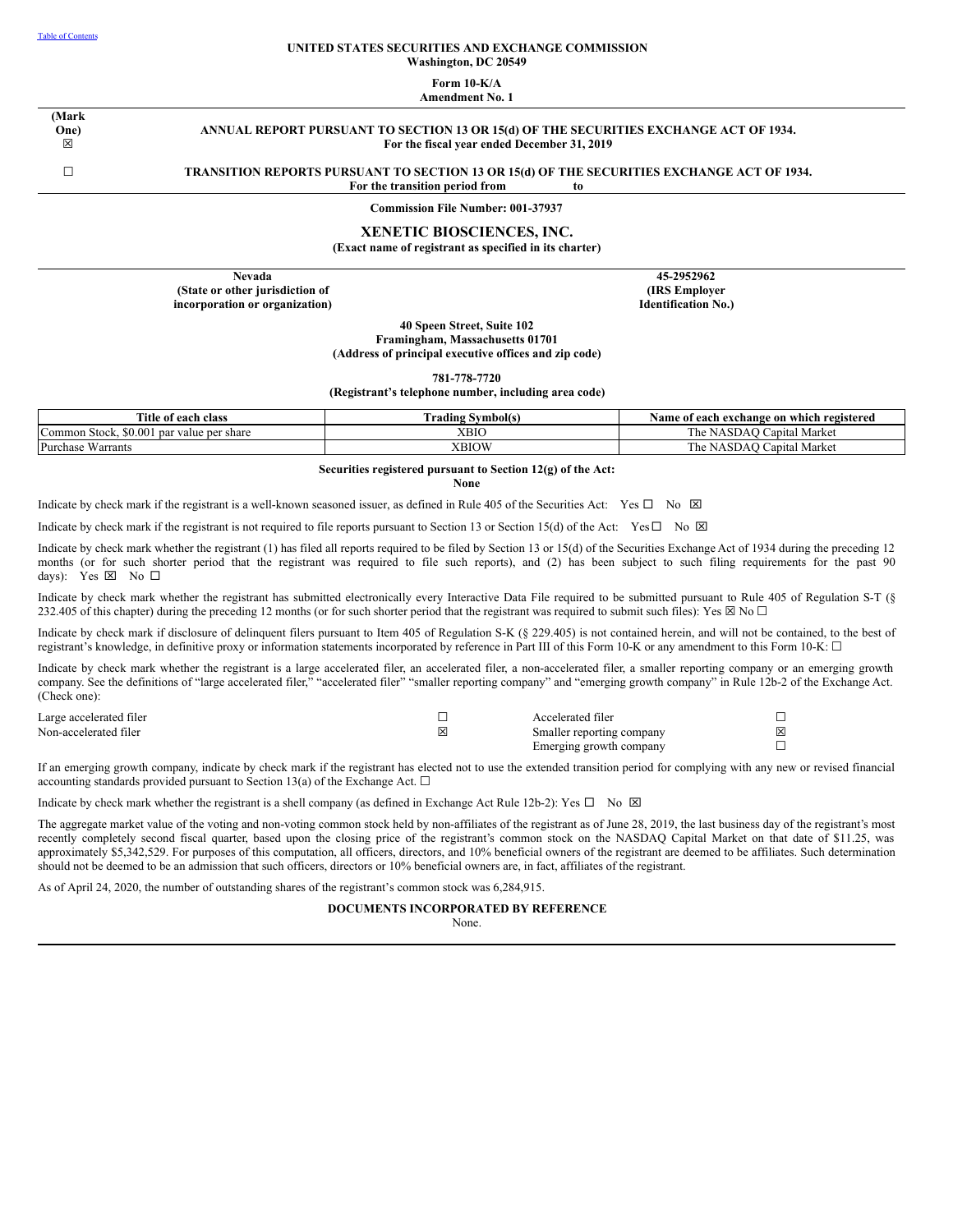# **EXPLANATORY NOTE**

The Registrant is filing this Amendment No. 1 on Form 10-K/A (this "Amendment") to amend its Annual Report on Form 10-K for the fiscal year ended December 31, 2019 originally filed with the Securities and Exchange Commission ("SEC") on March 26, 2020 (the "Original Filing") to include the information required by Items 10 through 14 of Part III of Form 10-K. This information was previously omitted from the Original Filing in reliance on General Instruction G(3) to Form 10-K, which permits the information in the above-referenced items to be incorporated in the Form 10-K by reference from our definitive proxy statement if such statement is filed no later than 120 days after our fiscal year-end. We are filing this Amendment to include Part III information in our Form 10-K because our definitive proxy statement will be filed later this year.

Part III of the Original Filing (Items 10 through 14) is being amended and restated in its entirety by this Amendment. In addition, pursuant to Rule 12b-15 under the Securities Exchange Act of 1934, as amended (the "Exchange Act"), Part IV, Item 15 of the Original Filing is being amended to contain the currently dated certifications pursuant to Section 302 of the Sarbanes-Oxley Act of 2002, which are attached hereto as Exhibit 31.3 and Exhibit 31.4, respectively. Because no financial statements are included in this Amendment and this Amendment does not contain or amend any disclosure with respect to Items 307 and 308 of Regulation S-K, paragraphs 3, 4, and 5 of the certifications have been omitted. Further, we are amending the cover page to update the number of shares of our stock outstanding and to remove the statement that information is being incorporated by reference from our definitive proxy statement.

Except as described above, this Amendment does not amend or otherwise update any other information in the Original Filing. Accordingly, this Amendment should be read in conjunction with the Original Filing. In addition, this Amendment does not reflect events that may have occurred subsequent to the date of the Original Filing.

As used in this Amendment, unless otherwise indicated, all references herein to "Xenetic," the "Company," "we" or "us" refer to Xenetic Biosciences, Inc. and its wholly owned subsidiaries.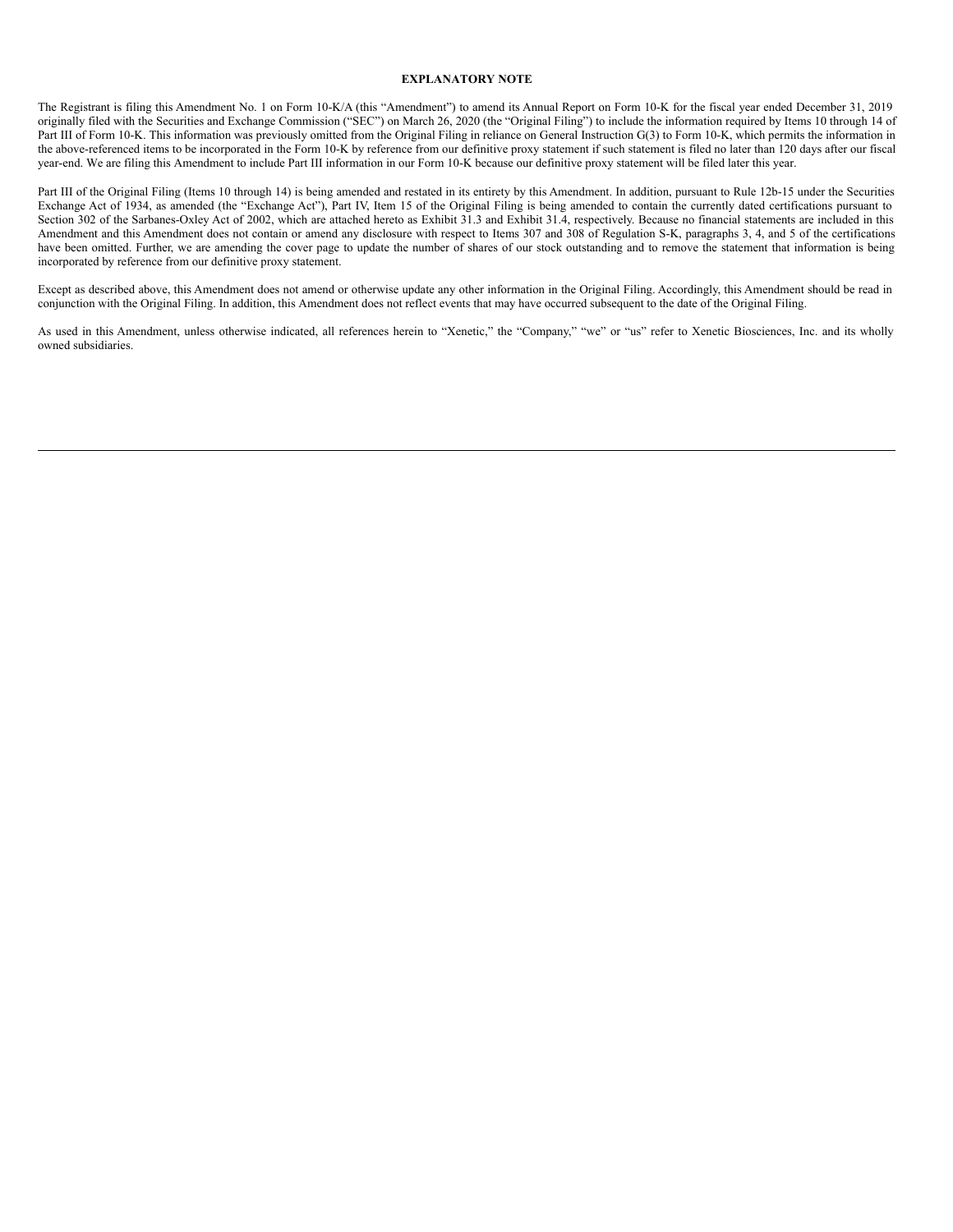# <span id="page-2-0"></span>**TABLE OF CONTENTS**

| <b>PART III</b> |                                                                                                |    |
|-----------------|------------------------------------------------------------------------------------------------|----|
| Item 10         | Directors, Executive Officers and Corporate Governance                                         |    |
| Item 11         | <b>Executive Compensation</b>                                                                  | 6  |
| Item 12         | Security Ownership of Certain Beneficial Owners and Management and Related Stockholder Matters | 10 |
| Item 13         | Certain Relationships and Related Transactions, and Director Independence                      | 12 |
| Item 14         | <b>Principal Accounting Fees and Services</b>                                                  | 15 |
| <b>PART IV</b>  |                                                                                                |    |
| Item 15         | <b>Exhibits and Financial Statement Schedules</b>                                              | 16 |
|                 |                                                                                                |    |

# i

<u> 1989 - Johann Barn, mars ann an t-</u>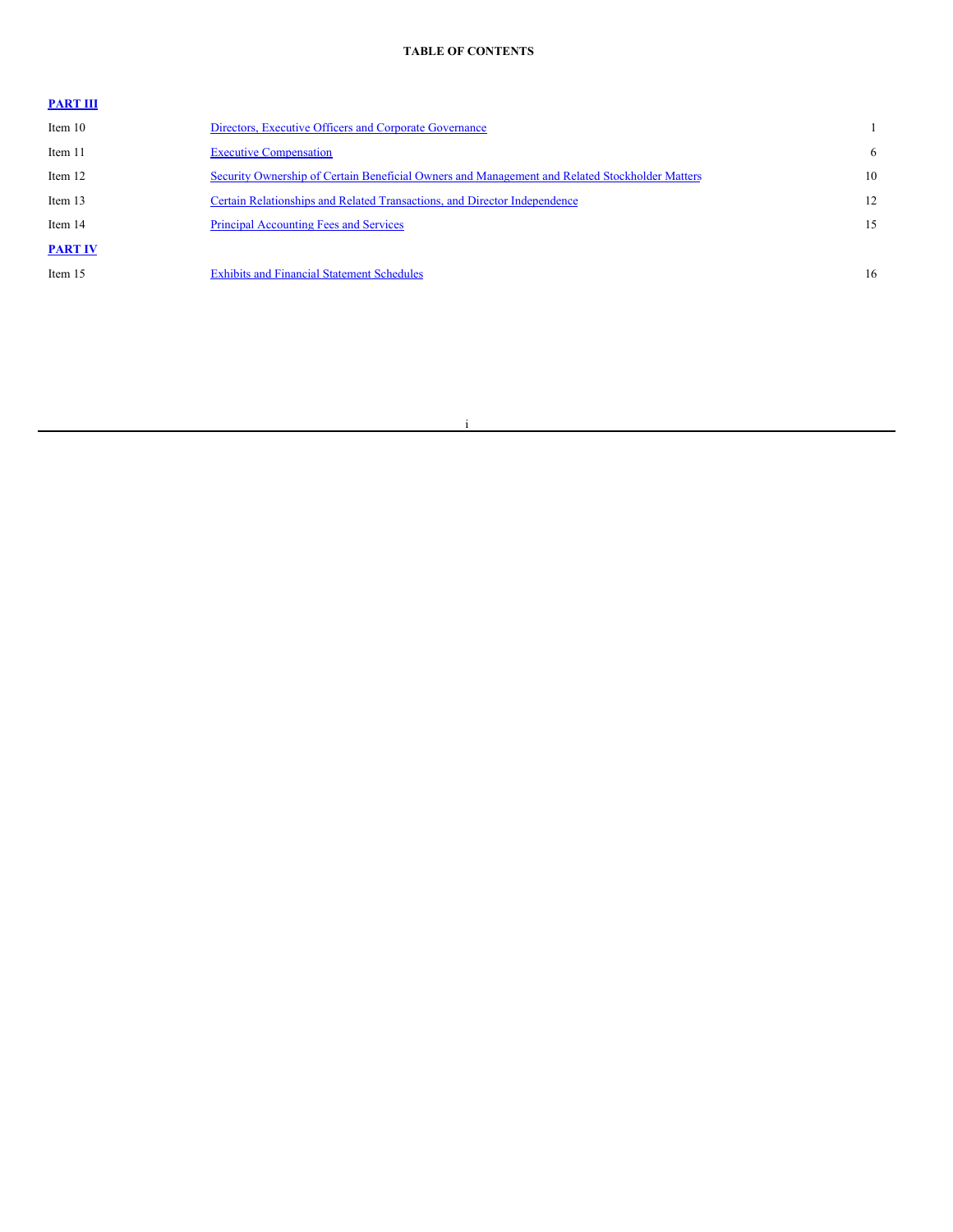#### <span id="page-3-0"></span>**PART III**

# <span id="page-3-1"></span>**ITEM 10 – DIRECTORS, EXECUTIVE OFFICERS AND CORPORATE GOVERNANCE**

#### **Directors and Executive Officers**

Set forth below is the name, age, position and brief biographies of each of our executive officers and directors as of April 24, 2020.

| Name                         |     | <b>Position</b>                                 |
|------------------------------|-----|-------------------------------------------------|
|                              | Age |                                                 |
|                              |     |                                                 |
| Mr. Jeffrey Eisenberg        | 54  | Chief Executive Officer and Director            |
| Dr. Curtis Lockshin          | 59  | Chief Scientific Officer                        |
| Mr. James Parslow            | 55  | Chief Financial Officer and Corporate Secretary |
| Dr. Grigory Borisenko        | 51  | Director                                        |
| Dr. James E. Callaway        | 63  | Director $(1)$ , $(2)$ , $(3)$                  |
| Mr. Firdaus Jal Dastoor, FCS | 67  | Director $(1)$ , $(2)$                          |
| Dr. Dmitry Genkin            | 51  | Director                                        |
| Dr. Roger Kornberg           | 73  | Director $(3)$                                  |
| Mr. Adam Logal               | 42  | Director $(1)$ , $(2)$ , $(3)$                  |
| Dr. Alexey Vinogradov        | 49  | Director                                        |

\_\_\_\_\_\_\_\_\_\_\_\_\_\_\_\_\_\_\_\_\_\_\_\_\_\_\_\_ (1) Member of the Audit Committee

(2) Member of the Compensation Committee

(3) Member of the Nominating and Corporate Governance Committee

*Jeffrey F. Eisenberg* was appointed our Chief Executive Officer on October 26, 2017, after serving as Chief Operating Officer since December 2, 2016, and has served as a member of our Board of Directors ("Board") since July 2016. Mr. Eisenberg previously worked at Noven Pharmaceuticals, Inc. ("Noven"), a subsidiary of Hisamitsu Pharmaceutical, Inc., where he held various positions of increasing responsibility, most recently serving from 2009-2016 as Noven's president, chief executive officer and as a member of its board of directors. Mr. Eisenberg previously served as an independent director for Mabvax Therapeutics Holdings, Inc. ("Mabvax") from February 2016 until his resignation in July 2018. In September 2018, a derivative lawsuit was brought against certain then current and former directors of Mabvax alleging breach of fiduciary duty. In March 2019, the derivative action was stayed as a result of defendant Mabvax initiating bankruptcy proceedings. Mr. Eisenberg obtained his J.D. at Columbia University Law School and a B.S. in Economics from the Wharton School, University of Pennsylvania. We believe Mr. Eisenberg's significant life science executive experience and leadership experience in the areas of R&D, operations, manufacturing/quality, business development, strategic partnering, product development, commercialization, and human resources provides him with the appropriate set of skills to serve as a member of our Board.

*Curtis A. Lockshin, PhD,* initially joined us on a part-time basis in March 2014 as our Vice President of Research & Operations and was appointed our Chief Scientific Officer effective January 1, 2017. Dr. Lockshin has held several management positions at development and commercial stage biotechnology companies, with experience including discovery, preclinical and clinical development, as well as commercial manufacturing. Since May 2013, he has held the position of president and chief executive officer of Guardum Pharmaceuticals LLC ("Guardum"), a wholly owned subsidiary of PJSC Pharmsynthez, our controlling stockholder, a position which he continues to hold in addition to his position with us. Dr. Lockshin does not receive a salary for these services but did receive medical benefits and was covered under Guardum's health plan through July 31, 2018. In addition, Dr. Lockshin has served as an officer or consultant of several biotechnology companies on a part-time basis, including as an officer of a series of related companies following multiple mergers beginning as chief executive officer and director of SciVac Therapeutics, Inc. and its subsidiary SciVac, Ltd., from September 2014 until July 2016. After SciVac Therapeutics, Inc.'s merger with VBI Vaccines, Inc. in July 2016, Dr. Lockshin served as chief technical officer of the merged company until December 2016. Dr. Lockshin is currently serving as a member of the board of directors of Phio Pharmaceuticals Corporation, a publicly traded development-stage RNAi company focused on immune-oncology, a position he has held since April 2013. Dr. Lockshin has an S.B. in Life Sciences and a Ph.D. in Biological Chemistry from the Massachusetts Institute of Technology. Since April 2004, Dr. Lockshin has also served as a member of the board of directors of the Ruth K. Broad Biomedical Research Foundation, a Duke University Support Corporation that supports basic research related to Alzheimer's disease and neurodegeneration via intramural, extramural and international grants.

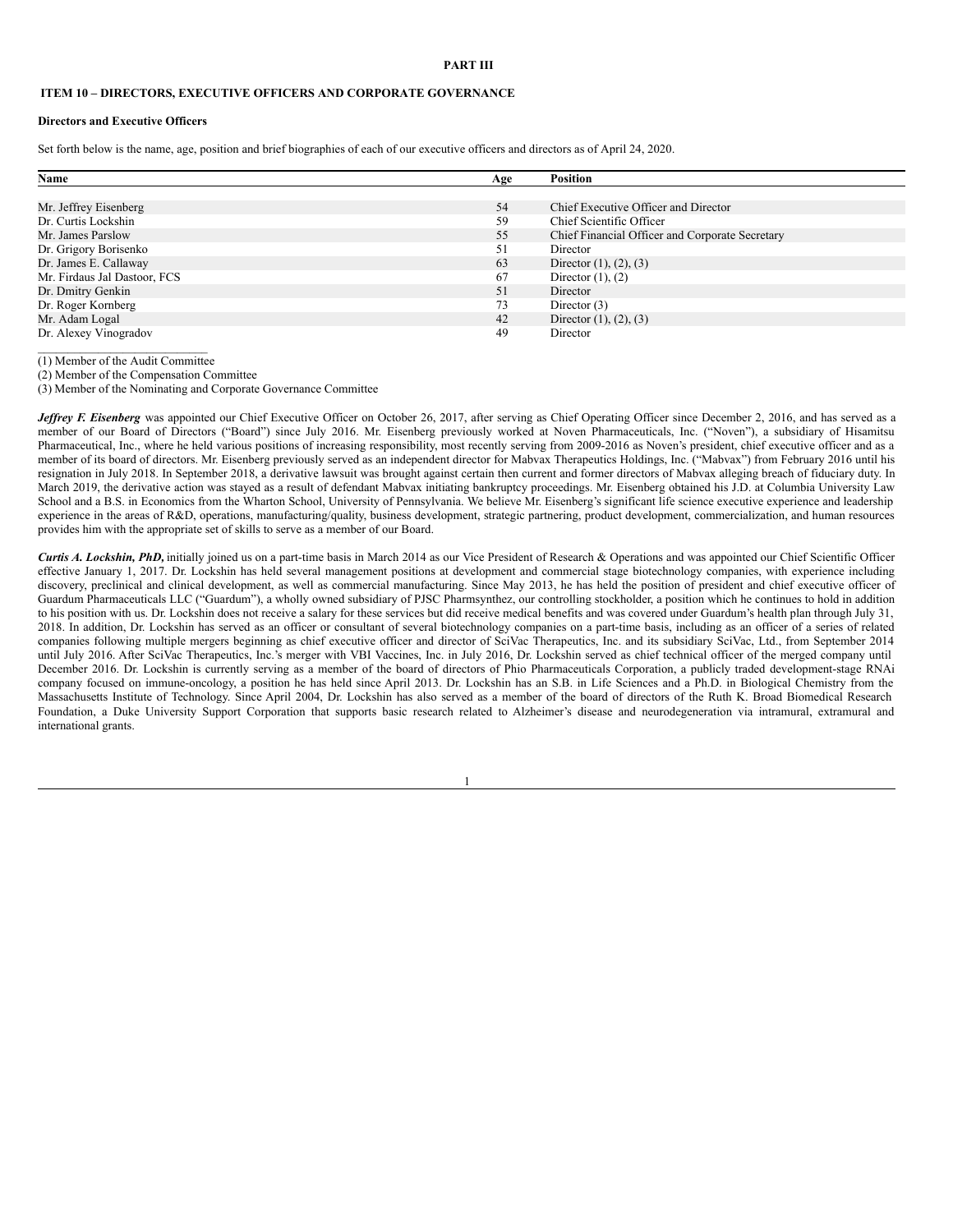James Parslow was appointed our Chief Financial Officer on April 3, 2017. Mr. Parslow most recently served as Chief Financial Officer, Treasurer and Secretary of World Energy Solutions, Inc., a publicly-traded business-to-business e-commerce company brokering energy and environmental commodities, from 2006 until its acquisition by EnerNOC, Inc. in 2015. Since 2015, he has served as an independent consultant providing interim chief financial officer services to multiple emerging technology companies. Mr. Parslow is a Certified Public Accountant with over 30 years of experience serving private and public companies in the biotech, alternative energy, online auction, and hightech manufacturing industries. He holds an A.B. in Economics and Accounting from the College of the Holy Cross and an M.B.A. with a concentration in Finance from Bentley University.

*Grigory Borisenko, PhD,* was appointed to the Board in September 2019. Mr. Borisenko is an Investment Director of RUSNANO Management Company LLC, a venture capital & private equity management company in Russia. Mr. Borisenko has over 20 years of scientific, management and strategic experience in the life science field. Mr. Borisenko has specialized in investment projects in life science since 2012, and from 2009 through 2012, he was a head of the pharmaceutical sector of the Department of Science and Technology Expertise at the state corporation, RUSNANO. Mr. Borisenko currently serves on the Board of Directors for two biotechnology companies, Atea Pharmaceuticals, Inc. and Adastra Pharmaceuticals, Inc., and from 2011 to 2014, served on the board of directors of Nearmedic Pharm LLC. Prior to his investment career, Mr. Borisenko held academic appointments with the University of Pittsburgh, Russian State Medical University and Institute of Medico-Biological Problems. He has co-authored over 50 peer-reviewed publications in leading biochemistry and cell biology journals. Mr. Borisenko received his M.S. and Ph.D. from the Russian State Medical University, and is a recipient of Fogarty International and International Fellowship Awards from NIH. We believe Mr. Borisenko's extensive background in the life sciences and biotechnology industries provide him with the appropriate set of skills to serve as a member of our Board.

*James Callaway, PhD* was appointed to the Board on August 14, 2017. Dr. Callaway has over 30 years of experience in the execution of product development operations for biotherapeutics and currently serves as an independent Board member of KalGene Pharmaceuticals ("KalGene.") Dr. Callaway is a seasoned CEO within the venture-backed biotech community and over the course of his career he has built and operated several companies, transforming each from research companies to clinical stage operating entities. He also serves as a Corporate Strategy Consultant to the biotech community at Callaway Innovations. Dr. Callaway has served as CEO of privately-held biotech companies including KalGene a company focused on disease-modifying therapies in Alzheimer's Disease. ArmaGen, Inc. a BBB transport company and CEBIX, Inc. a diabetic neuropathy company. Prior to these efforts, Dr. Callaway held multiple senior leadership positions at Elan Pharmaceuticals, including simultaneously acting as Head of Development and overseeing the complex partnership with Wyeth Pharmaceuticals in the Alzheimer's disease immunotherapy program. He has developed antibodies for a wide-range of therapeutic applications over the past two decades, including treatments of multiple sclerosis (Tysabri®: pharmaceutical development), Alzheimer's disease (bapineuzumab: Program Executive), and blood-brain barrier transport, and has worked with the United States Food and Drug Administration on multiple orphan drug development programs. We believe Dr. Callaway's significant life sciences executive, leadership and strategic experience in the area of biotherapeutics provides him with the appropriate set of skills to serve as a member of our Board.

*Firdaus Jal Dastoor, FCS***,** was initially appointed as a member of our Board in January 2014 pursuant to terms of the agreement of our acquisition of Xenetic U.K. He has been employed by the Cyrus Poonawalla Group, a conglomerate in India with interests in horse racing and breeding, biotech, engineering and hotels, in business development strategies and operational roles since October 1981. Mr. Dastoor is currently a Group Director in charge of Finance and Corporate Affairs and Company Secretary of the Serum Institute of India Private Limited at the Cyrus Poonawalla Group, one of our significant stockholders. He is a Fellow Member of The Institute of Company Secretaries of India since 1990. Mr. Dastoor is on the board of several private companies operating in the fields of engineering products, life sciences and biotech, international trade, financial services and quality standards certifications. Mr. Dastoor received a B.A. in Commerce from the University of Poona. We believe Mr. Dastoor's knowledge of investments in the life sciences and biotechnology industries, and his finance and business development background provide him with the appropriate set of skills to serve as a member of our Board.

*Dmitry Genkin, MD* was appointed to the Board on August 14, 2017. Dr. Genkin previously served on the Company's Board of Directors from 2004-2016. He has the Russian equivalent of an MD in Internal Therapy and studied drug delivery under Professor Gregory Gregoriadis at The School of Pharmacy, University of London in 1992, as well as the Department of Clinical Pharmacology at Karolinska Hospital, Stockholm from 1992 until 1993. Since 2005, Dr. Genkin has served as Executive Chairman of PJSC Pharmsynthez, a public company and Xenetic's majority stockholder. Prior to that time, Dr. Genkin headed a number of Russia's largest pharmaceutical companies including Pharmavit, which had 27% of the Russian pharmaceutical market. In 1998, he was awarded the silver medal by the Russian Natural Science Academy. We believe Dr. Genkin's significant life sciences, biotechnology and international background provide him with the appropriate set of skills to serve as a member of our Board.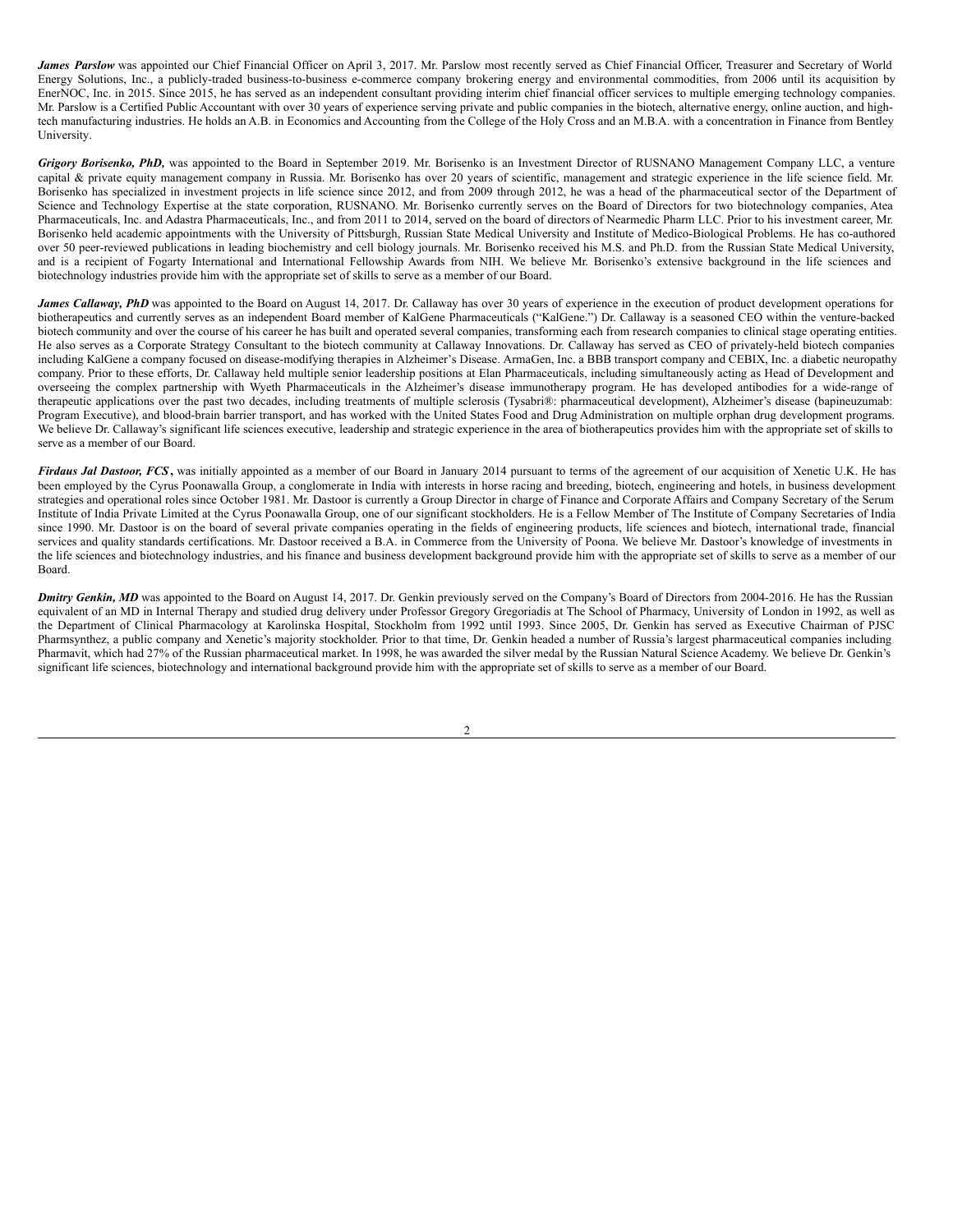*Roger Kornberg, PhD,* has served as a member of our Board since February 2016. Dr. Kornberg is a member of the U.S. National Academy of Sciences and the Winzer Professor of Medicine in the Department of Structural Biology at Stanford University. He earned his B.S. in chemistry from Harvard University in 1967 and his Ph.D. in chemical physics from Stanford in 1972. He became a postdoctoral fellow at the Laboratory of Molecular Biology in Cambridge, England and then an assistant professor of biological chemistry at Harvard Medical School in 1976, before moving to his present position as professor of structural biology at Stanford Medical School in 1978. In 2006, Dr. Kornberg was awarded the Nobel Prize in Chemistry in recognition for his studies of the molecular basis of Eukaryotic Transcription, the process by which DNA is copied to RNA. Dr. Kornberg is also the recipient of several awards, including the 2001 Welch Prize, the highest award granted in the field of chemistry in the United States, and the 2002 Leopald Mayer Prize, the highest award granted in the field of biomedical sciences from the French Academy of Sciences. We believe Dr. Kornberg's prior experience serving on the boards of directors of large organizations as well as his scientific background provides him with the appropriate set of skills to serve as a member of our Board.

*Adam Logal* was appointed to the Board in August 2017. Mr. Logal has over 18 years of experience in the biopharmaceuticals industry. Since April 2014, Mr. Logal has served as Senior Vice President, Chief Financial Officer, Chief Accounting Officer and Treasurer of OPKO Health, Inc. and from March 2007 until April 2014 served as OPKO's Vice President of Finance, Chief Accounting Officer and Treasurer. Mr. Logal served as a director of VBI Vaccines, Inc., a publicly-traded company, from May 2015 through October 2018 and served as its Audit Committee Chairman. Prior to joining OPKO, Mr. Logal served in various financial management roles at Nabi Biopharmaceuticals, a commercial stage biopharmaceutical company. Mr. Logal is a strategic finance executive with extensive experience in SEC compliance and reporting, domestic and international finance, strategic planning, cash flow management, budgeting, taxation, treasury and business development. We believe Mr. Logal's extensive financial experience with public companies in the life sciences industry provides him with appropriate set of skills to serve as a member of our Board.

*Alexey Vinogradov* has served as a member of our Board since July 2019. Dr. Vinogradov currently serves as Business Development Director and Operations Director at Cantreva LLC, a Russian company with extensive specialized experience of delivering services in the field of renewable energy (solar, wind, hydro power), performing works on a "turnkey" basis since September 2017. Dr. Vinogradov previously served as General Manager at Togas Middle East LLC in Dubai, UAE from May 2015 to May 2017. Prior to that, Dr. Vinogradov served as branch manager at Togas Group LLC in Russia from March 2012 to November 2016. We believe Dr. Vinogradov's experience in business communication, international business development and financial analytics provides him with the appropriate set of skills to serve as a member of our Board.

There are no family relationships among any of our directors and executive officers and, to the best of our knowledge, none of our directors or executive officers has, during the past ten years, been involved in any legal proceedings which are required to be disclosed pursuant to the rules and regulations of the SEC.

# **Board Role in Risk Oversight and Board Leadership**

Our management is principally responsible for defining the various risks facing the Company, formulating risk management policies and procedures, and managing our risk exposures on a day-to-day basis. The Board's principal responsibility in this area is to ensure that sufficient resources, with appropriate technical and managerial skills, are provided throughout the Company to identify, assess and facilitate processes and practices to address material risk and to monitor our risk management processes by informing itself concerning our material risks and evaluating whether management has reasonable controls in place to address the material risks. The involvement of the Board in reviewing our business strategy is an integral aspect of the Board's assessment of management's tolerance for risk and its determination of what constitutes an appropriate level of risk for the Company.

The Board of Directors is currently chaired by independent director, Adam Logal, and our Chief Executive Officer, Jeffrey Eisenberg, is our only employee-director. The Chief Executive Officer is responsible for setting the strategic direction for the Company and the day to day leadership and performance of the Company, while the Board Chair is responsible for leading the Board in the execution of its fiduciary duties. The Board Chair presides over meetings of the full Board. While we recognize that different board leadership structures may be appropriate for companies in different situations, we believe our current leadership structure is the optimal structure for the Company at this time.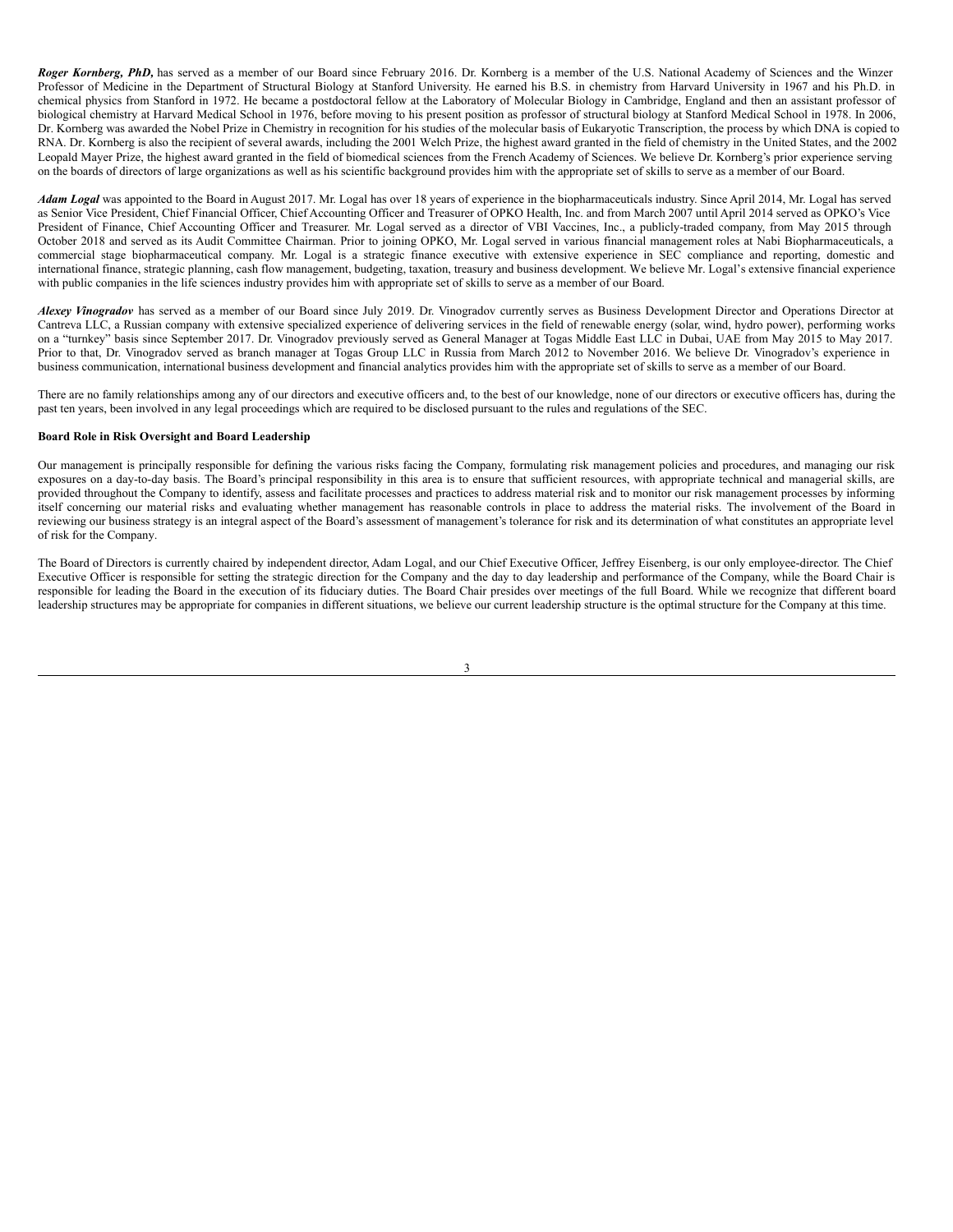#### **Our Board of Directors**

During fiscal year 2019, the following served as a member of the Company's Board of Directors: Jeffrey Eisenberg, Dr. Grigory G. Borisenko, Dr. James Callaway, Firdaus Jal Dastoor, Roman Knyazev, Dr. Roger Kornberg, Dr. Dmitry Genkin, Adam Logal and Dr. Alexey Vinogradov. On September 25, 2019, Roman Knyazev resigned as a member of the Board. Drs. Alexey Vinogradov and Grigory G. Borisenko were appointed to the Board in July 2019 and September 2019, respectively. Directors shall hold office for a one-year term or until their successors have been duly elected and qualified. Vacancies on the Board resulting from death, resignation, disqualification, removal, or other causes can be filled by the affirmative vote of a majority of the directors then in office. Any director so elected, shall hold office for the remainder of the full term of the director for which the vacancy was created or occurred and until such director's successor shall have been duly elected and qualified.

#### **Committees of the Board**

The Board has three standing committees: an Audit Committee, a Compensation Committee, and a Nominating and Corporate Governance Committee. During 2019, the Board also had two special committees: an Expense Management and Financing Oversight Committee and a Strategic Alternatives Committee, each of which was disbanded in September of 2019. The Company has adopted charters to govern the conduct, authority and responsibilities of each of the Audit Committee, Compensation Committee and Nominating and Corporate Governance Committee, which are available to stockholders on the Company's website at http://ir.xeneticbio.com/.

# **Audit Committee**

The Audit Committee of the Board of Directors was established by the Board in accordance with Section 3(a)(58)(A) of the Exchange Act, to oversee the Company's corporate accounting and financial reporting processes and audits of its financial statements. For this purpose, the Audit Committee performs several functions. The Audit Committee evaluates the performance of and assesses the qualifications of the independent auditors; determines and approves the engagement of the independent auditors; determines whether to retain or terminate the existing independent auditors or to appoint and engage new independent auditors; reviews and approves the retention of the independent auditors to perform any proposed permissible non-audit services; monitors the rotation of partners of the independent auditors on the Company's audit engagement team as required by law; reviews and approves or rejects transactions between the Company and any related persons; confers with management and the independent auditors regarding the effectiveness of internal control over financial reporting; establishes procedures, as required under applicable law, for the receipt, retention and treatment of complaints received by the Company regarding accounting, internal accounting controls or auditing matters and the confidential and anonymous submission by employees of concerns regarding questionable accounting or auditing matters; and meets to review the Company's annual audited financial statements and quarterly financial statements with management and the independent auditor, including a review of the Company's disclosures under the "Management's Discussion and Analysis of Financial Condition and Results of Operations" section of the Company's Annual Report to Stockholders on Form 10-K.

For the fiscal year 2019, the Audit Committee was composed of three directors: Mr. Dastoor, Dr. Callaway, and Mr. Logal (chair). The Audit Committee met seven times during fiscal year 2019. The Board has adopted a written Audit Committee charter that is available to stockholders on the Company's website at http://ir.xeneticbio.com/.

The Board of Directors reviews the NASDAQ listing standards definition of independence for Audit Committee members on an annual basis and has determined that all current members of our Audit Committee are independent (as independence is currently defined in Rule 5605(c)(2)(A)(i) and (ii) of the NASDAQ listing standards).

The Board of Directors has also determined that Mr. Logal qualifies as an "audit committee financial expert," as defined in applicable SEC rules. The Board made a qualitative assessment of Mr. Logal's level of knowledge and experience based on a number of factors, including his formal education and experience as a chief financial officer.

#### **Director Nominations**

No material changes have been made to the procedures by which stockholders may recommend nominees to our Board.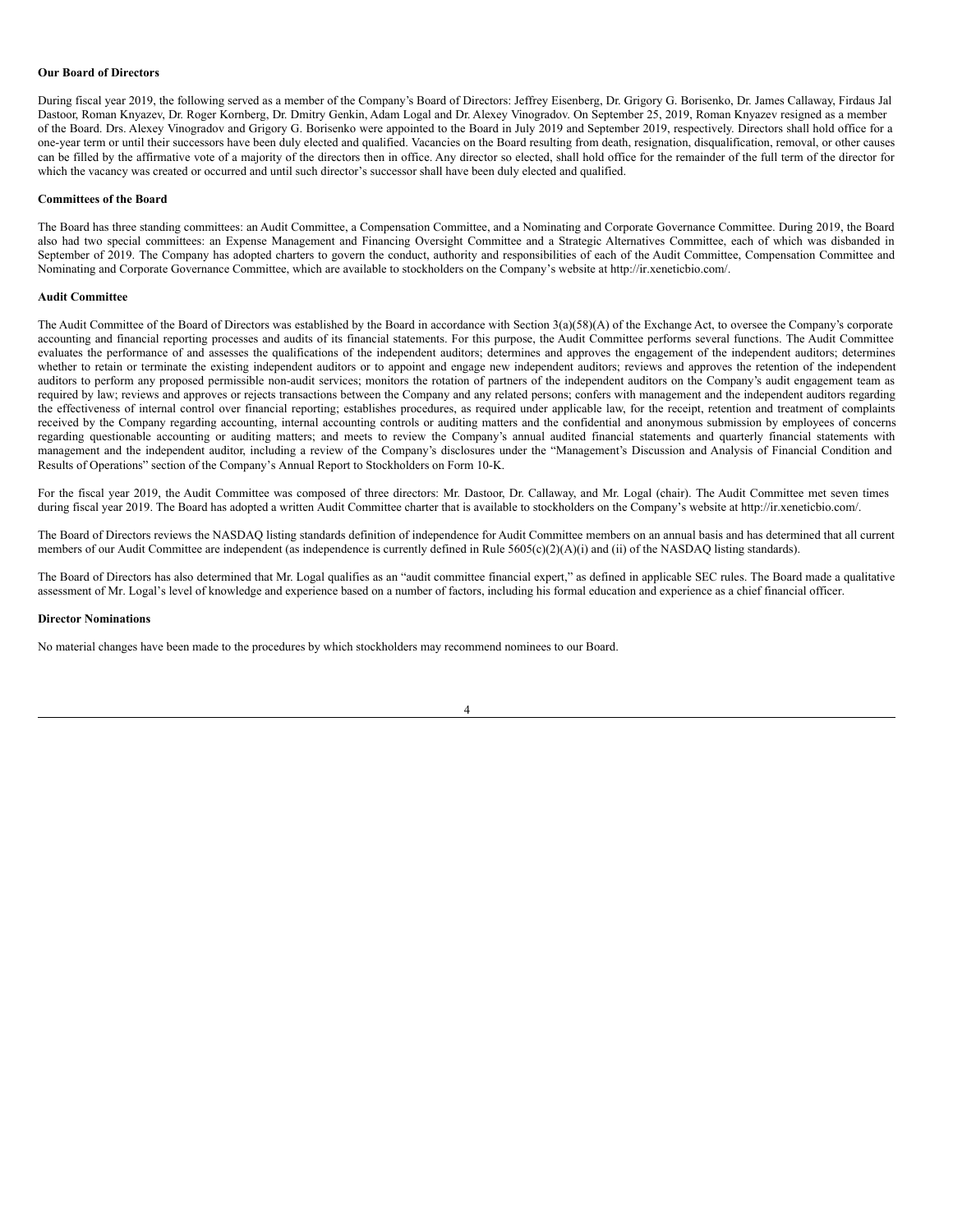#### **Code of Business Conduct and Ethics**

We have adopted the Xenetic Biosciences, Inc. Code of Business Conduct and Ethics that applies to all of our employees, officers and directors, including our principal executive officer, principal financial officer and principal accounting officer. The Code of Business Conduct and Ethics is available on our website, www.xeneticbio.com, under "Investors" at "Corporate Governance." If we make any substantive amendments to the Code of Business Conduct and Ethics or grant any waiver from a provision of the Code of Business Conduct and Ethics to any executive officer or director, we intend to promptly disclose the nature of the amendment or waiver on our website, to the extent required by the applicable rules and exchange requirements.

# **Delinquent Section 16(a) Reports**

Section 16(a) of the Exchange Act requires our directors and executive officers, and persons who own more than ten percent of a registered class of our equity securities, to file with the SEC initial reports of ownership and reports of changes in ownership of our ordinary shares and other equity securities. Such persons are required by SEC regulations to furnish us with copies of all Section 16(a) forms they file.

To our knowledge, based solely on a review of the copies of such reports furnished to us and written representations that no other reports were required, during the fiscal year ended December 31, 2019, we believe that all Section 16(a) filing requirements applicable to our executive officers, directors and greater than 10% beneficial owners were complied with, except that one Form 3 report was filed late by Dr. Alexey Vinogradov.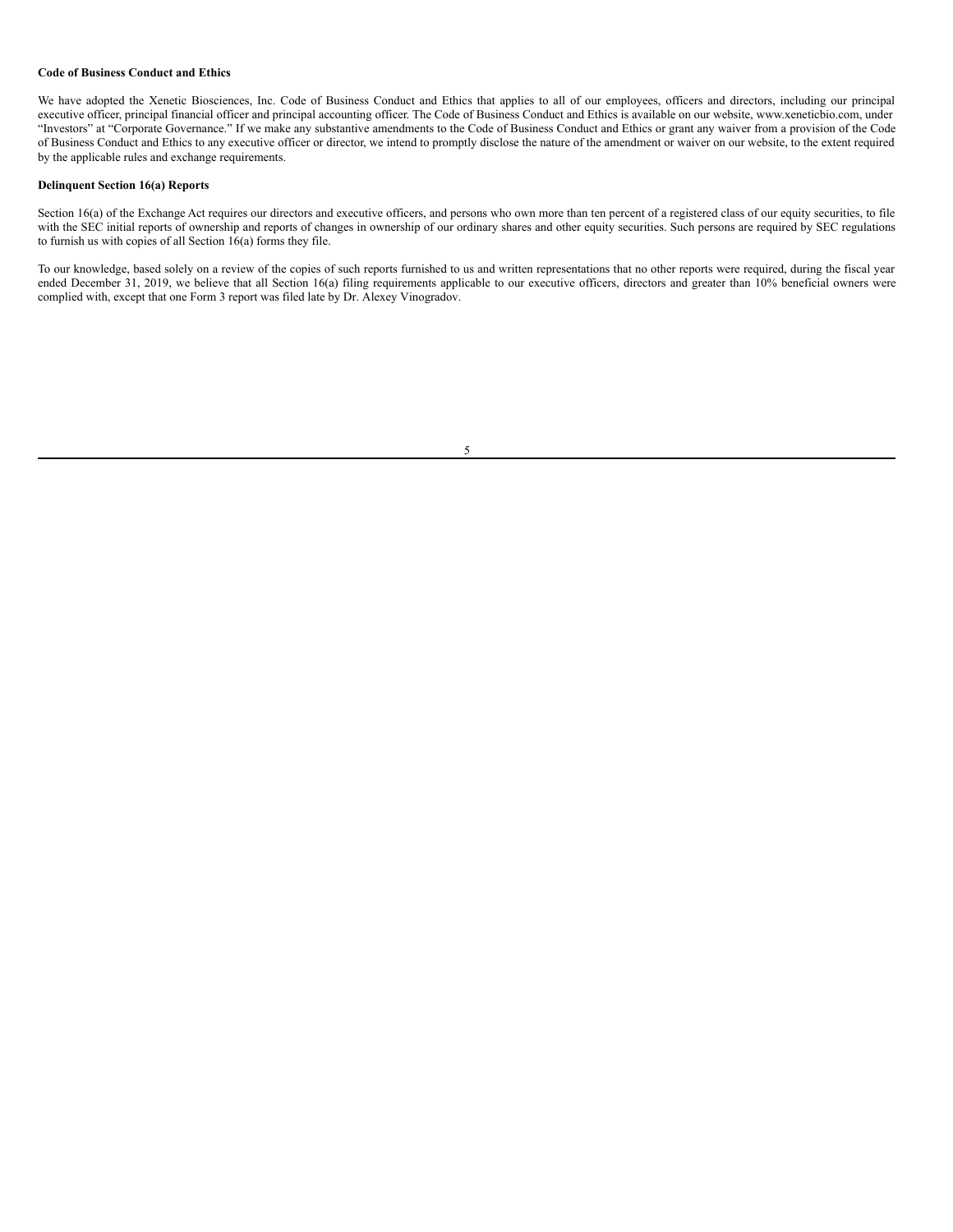## <span id="page-8-0"></span>**ITEM 11 – EXECUTIVE COMPENSATION**

# **Summary Compensation Table**

The following table sets forth, for the years ended December 31, 2019 and 2018, the compensation information for Jeffrey Eisenberg, our Chief Executive Officer, Dr. Curtis Lockshin, our Chief Scientific Officer, and James Parslow, our Chief Financial Officer. We refer to Messrs. Eisenberg, Lockshin, and Parslow herein, collectively, as our "named executive officers." **Non-Equity**

| <b>Name and Principal Position</b> | Year | <b>Salary</b><br><b>(\$)</b> |    | <b>Bonus</b><br>(S)             | <b>Stock</b><br>Awards<br>(\$)  | Option<br>Awards <sup>(1)</sup><br>(S) |        | Non-Equity<br><b>Incentive Plan</b><br>Compensation<br>(S) |    | <b>All Other</b><br>Compensation<br>(S) |               | <b>Total</b><br>(S) |
|------------------------------------|------|------------------------------|----|---------------------------------|---------------------------------|----------------------------------------|--------|------------------------------------------------------------|----|-----------------------------------------|---------------|---------------------|
| Jeffrey F. Eisenberg,              | 2019 | 300,000                      | S  | $\qquad \qquad$                 | $\overline{\phantom{a}}$        | 287,088                                | ъ      | $\sim$                                                     |    | $15.564(2)$ \$                          |               | 602,652             |
| Chief Executive Officer            | 2018 | 300,000                      | S  | $\qquad \qquad$                 | $\qquad \qquad$                 | $\qquad \qquad$                        | D      | $\hspace{0.1mm}-\hspace{0.1mm}$                            | Ф  | 18,333                                  | S             | 318,333             |
| James Parslow,                     | 2019 | 265,000                      |    | $\qquad \qquad$                 | $\overline{\phantom{a}}$        | 99.857                                 | S      | $\overline{\phantom{0}}$                                   |    | $22.963(3)$ \$                          |               | 387,820             |
| Chief Financial Officer            | 2018 | 265,000                      |    | $\qquad \qquad$                 | $\hspace{0.1mm}-\hspace{0.1mm}$ |                                        | Œ      |                                                            | D  | 22,595                                  | <sup>\$</sup> | 287,595             |
| Dr. Curtis Lockshin,               | 2019 | 250,000                      | \$ | $\hspace{0.1mm}-\hspace{0.1mm}$ | $\hspace{0.1mm}-\hspace{0.1mm}$ | 112,339                                | \$     | $\qquad \qquad$                                            |    | $21.454(4)$ \$                          |               | 383,793             |
| Chief Scientific Officer           | 2018 | 250,000                      | \$ | $\qquad \qquad$                 | $-$                             |                                        | Φ<br>Ф | $\hspace{0.1mm}-\hspace{0.1mm}$                            | J. | 9,584                                   | <sup>\$</sup> | 259,584             |

(1) The amounts represent the aggregate grant date fair value of stock options granted in the applicable fiscal year, computed in accordance with FASB ASC Topic 718, excluding the effect of estimated forfeitures. Assumptions used in the calculation of this amount are set forth in Note 11 to our audited consolidated financial statements included in Item 8 of the Original Filing. Mr. Eisenberg, Mr. Parslow, and Dr. Lockshin were granted options to purchase 230,000 shares, 80,000 shares and 90,000 shares of common stock, respectively, during 2019.

(2) Includes \$15,564 for health and welfare plans.<br>(3) Includes \$22,963 for health and welfare plans.

(3) Includes \$22,963 for health and welfare plans.<br>(4) Includes \$21,454 for health and welfare plans. Includes  $$21,454$  for health and welfare plans.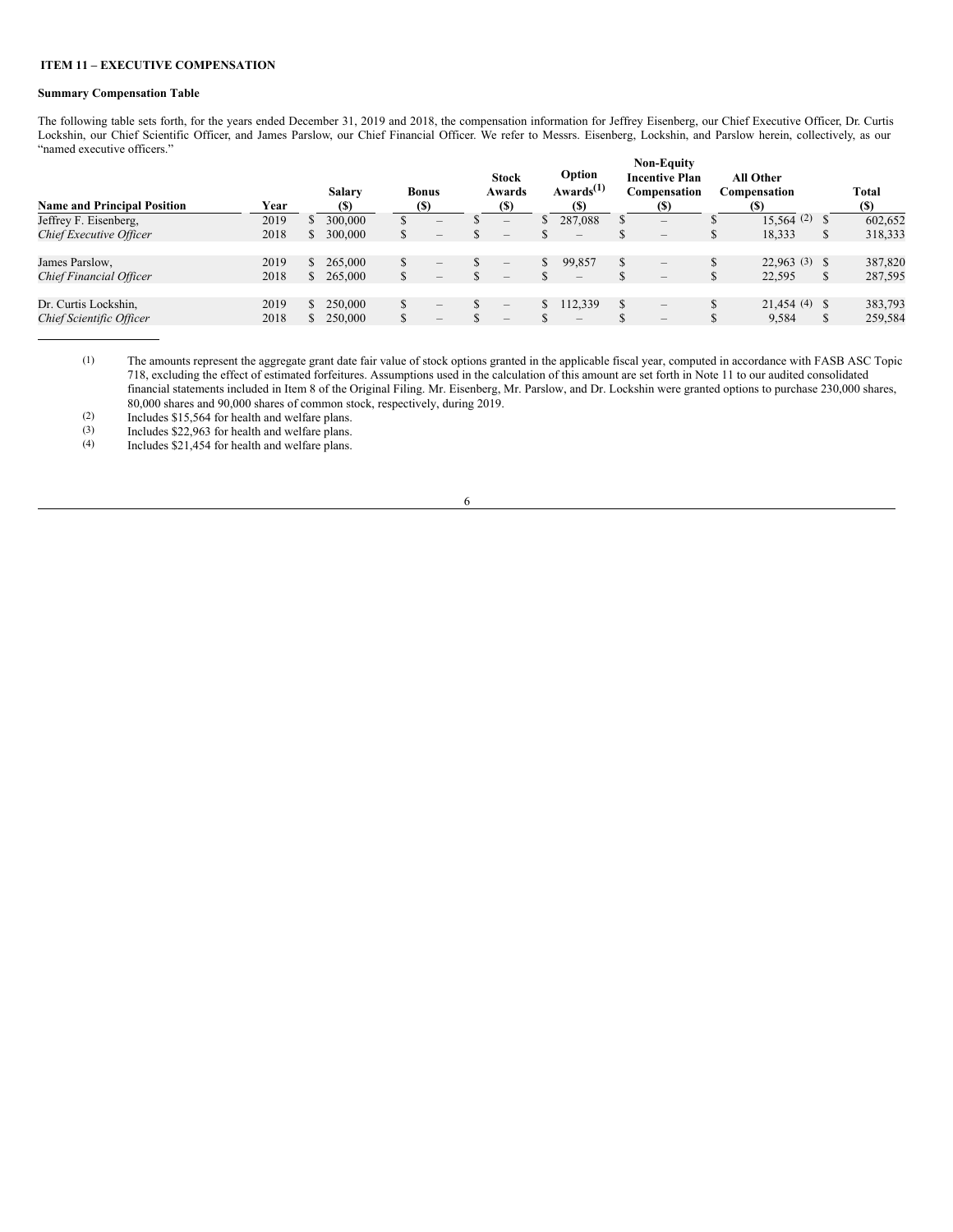# **Outstanding Equity Awards at Fiscal Year-End**

The following table sets forth certain information with respect to outstanding equity awards held by our named executive officers at December 31, 2019.

|                      |                                                                                                      | <b>Option Awards</b>                                                                            |                                  |                                     |                                                                                                           |                                                                                                 |  |
|----------------------|------------------------------------------------------------------------------------------------------|-------------------------------------------------------------------------------------------------|----------------------------------|-------------------------------------|-----------------------------------------------------------------------------------------------------------|-------------------------------------------------------------------------------------------------|--|
| Name                 | Number of<br><b>Securities</b><br>Underlying<br><b>Unexercised</b><br>Options,<br><b>Exercisable</b> | Number of<br><b>Securities</b><br>Underlying<br><b>Unexercised</b><br>Options,<br>Unexercisable | Option<br>Exercise<br>Price (\$) | Option<br><b>Expiration</b><br>Date | Number of<br><b>Shares</b> or<br><b>Units of</b><br><b>Stock That</b><br><b>Have Not</b><br><b>Vested</b> | <b>Market Value</b><br>of Shares<br>or Units<br>of Stock<br><b>That Have</b><br>Not Vested (\$) |  |
| Jeffrey F. Eisenberg | 19,168(1)                                                                                            | –                                                                                               | 40.92                            | 12/2/2026                           |                                                                                                           |                                                                                                 |  |
|                      | 6,944(2)                                                                                             | 3,473(2)                                                                                        | 25.32                            | 10/26/2027                          |                                                                                                           |                                                                                                 |  |
|                      |                                                                                                      |                                                                                                 |                                  |                                     | $1,389^{(10)}$                                                                                            | 35,239                                                                                          |  |
|                      | $-$ (3)                                                                                              | 230,000(3)                                                                                      | 1.31                             | 12/4/2029                           |                                                                                                           | $\overline{\phantom{m}}$                                                                        |  |
|                      |                                                                                                      |                                                                                                 |                                  |                                     |                                                                                                           |                                                                                                 |  |
| James Parslow        | 9,722(4)                                                                                             | 4,862(4)                                                                                        | 54.84                            | 4/3/2027                            |                                                                                                           | $\overline{\phantom{0}}$                                                                        |  |
|                      | $-$ (5)                                                                                              | 80,000(5)                                                                                       | 1.31                             | 12/4/2029                           | -                                                                                                         |                                                                                                 |  |
|                      |                                                                                                      |                                                                                                 |                                  |                                     |                                                                                                           |                                                                                                 |  |
| Curtis Lockshin      | 1,213(6)                                                                                             | -                                                                                               | 55.08                            | 12/31/2024                          | -                                                                                                         |                                                                                                 |  |
|                      | 1,263(7)                                                                                             |                                                                                                 | 55.08                            | 9/6/2025                            |                                                                                                           | $\overline{\phantom{0}}$                                                                        |  |
|                      | 9,722(8)                                                                                             | 4,862(8)                                                                                        | 51.60                            | 1/1/2027                            | _                                                                                                         |                                                                                                 |  |
|                      | $-$ (9)                                                                                              | 90,000(9)                                                                                       | 1.31                             | 12/4/2029                           | $\hspace{0.1mm}-\hspace{0.1mm}$                                                                           | $\overline{\phantom{0}}$                                                                        |  |
|                      |                                                                                                      |                                                                                                 |                                  |                                     |                                                                                                           |                                                                                                 |  |

 $\overline{(1)}$  392 shares vested 100% on the date of grant. Remainder vested one-third upon the first anniversary of the grant date, one-third of the remaining amount upon the second anniversary of the grant date and one-third of the remaining amount on the third anniversary of the grant date.

(2) Vests one-third upon the first anniversary of the grant date, one-third upon the second anniversary of the grant date and one-third upon the third anniversary of the grant date.

(3) Vests one-third upon the first anniversary of the grant date, one-third upon the second anniversary of the grant date and one-third upon the third anniversary of the grant date.

(4) Vests one-third upon the first anniversary of the grant date, one-third upon the second anniversary of the grant date and one-third upon the third anniversary of the grant date.

(5) Vests one-third upon the first anniversary of the grant date, one-third upon the second anniversary of the grant date and one-third upon the third anniversary of the grant date.

(6) Vested one-third upon March 3, 2015, one-third upon March 15, 2016 and one-third upon March 15, 2017.

Vested one-third upon the first anniversary of the grant date, one-third upon the second anniversary of the grant date and one-third upon the third anniversary of the grant date.

(8) Vests one-third upon the first anniversary of the grant date, one-third upon the second anniversary of the grant date and one-third upon the third anniversary of the grant date.

(9) Vests one-third upon the first anniversary of the grant date, one-third upon the second anniversary of the grant date and one-third upon the third anniversary of the grant date.

(10) References restricted stock units ("RSUs") granted on October 26, 2017. Each RSU represents the right to receive one share of the Company's common stock upon settlement, as defined. The RSUs vest one-third upon the first anniversary of the grant date, one-third upon the second anniversary of the grant date and one-third upon the third anniversary of the grant date.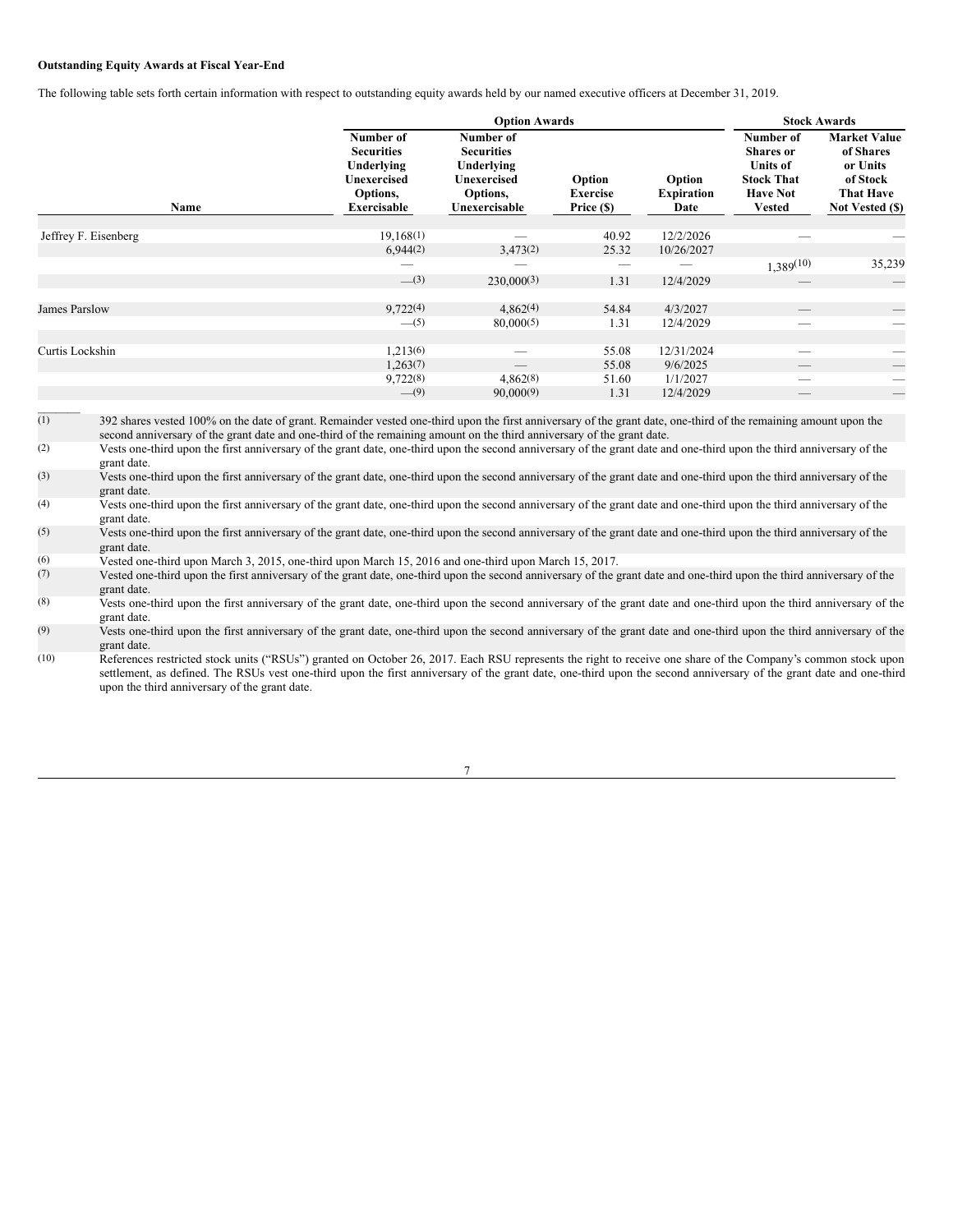# **Employment Agreements with our Named Executive Officers**

# *Employment Agreement with Mr. Eisenberg*

We entered into an employment agreement with Mr. Eisenberg effective as of December 1, 2016 for him to serve as Chief Operating Officer (the "Original Agreement"). The Original Agreement was for an initial term of one year, and automatically renewed for successive one year periods unless either party gave notice to the other no later than 90 days prior to the expiration of the then-applicable term; provided, however, that we could terminate the Original Agreement at any time. Mr. Eisenberg's annual salary under the Original Agreement was \$300,000, and was subject to annual review and upward adjustment only by the Compensation Committee of the Board. Mr. Eisenberg was also eligible to receive a bonus equal to 35% of his annual salary based on the attainment of certain individual and/or Company goals established by the Board or a committee thereto. Mr. Eisenberg was also eligible to participate in our employee benefit, welfare and other plans, as may be maintained by us from time to time, on a basis no less favorable than those provided to other similarly situated executives of the Company. Mr. Eisenberg was also subject to certain customary confidentiality, non-solicitation and non-competition provisions.

Under the Original Agreement, if Mr. Eisenberg's employment was terminated by us without "Cause" (as defined in the Original Agreement) or if he resigned for "Good Reason" (as defined in the Original Agreement), he was entitled to receive (i) six months of his then current base salary, paid over time in accordance with our payroll practices then in effect if he had been employed by us for six months or less, (ii) 12 months of his then current base salary, paid over time in accordance with our payroll practices then in effect if he had been employed by us for more than six months, (iii) a pro-rated annual bonus and (iv) payment of premiums for continued health benefits under COBRA for up to six months.

On October 26, 2017, the Company amended and restated the Original Agreement in order to employ Mr. Eisenberg as the Chief Executive Officer of the Company, effective as of the same date (the "Amended Agreement"). The terms of the Amended Agreement were substantially similar to the terms of the Original Agreement, except that Mr. Eisenberg is now eligible to receive a bonus equal to 50% of his annual salary based on the attainment of certain individual and/or Company goals established by the Board or a committee thereto, and if Mr. Eisenberg's employment is terminated by us without "Cause" (as defined in the Amended Agreement) or if he resigns for "Good Reason" (as defined in the Amended Agreement), he will be entitled to receive (i) within thirty days following the date of termination, an amount equal to one times his then current base salary, (ii) a pro-rated annual bonus and (iii) payment of premiums for continued health benefits under COBRA for up to twelve months.

#### *Employment Agreement with Mr. Parslow*

We entered into an employment agreement with Mr. Parslow effective as of April 3, 2017 (the "Parslow Employment Agreement"). The Parslow Employment Agreement does not provide for a specified term of employment and Mr. Parslow's employment will be on an at-will basis. Mr. Parslow will receive an initial annual base salary of \$265,000 and is eligible to earn an annual cash incentive bonus, which is initially set at a target aggregate bonus amount of 35% of Mr. Parslow's base salary, upon achievement of certain individual and/or Company performance goals set by the Compensation Committee. Mr. Parslow is also eligible to participate in the Company's employee benefit, welfare and other plans, as may be maintained by the Company from time to time, on a basis no less favorable than those provided to other similarly-situated executives of the Company. Mr. Parslow is also subject to certain customary confidentiality, non-solicitation and non-competition provisions.

If Mr. Parslow's employment is terminated by the Company without "cause" (as defined in the Parslow Employment Agreement) or Mr. Parslow resigns for "good reason" (as defined in the Parslow Employment Agreement), after six months of employment but before his first anniversary with the Company, he will be entitled to receive (i) six months of his then current base salary, paid over time in accordance with the Company's payroll practices then in effect and (ii) payment of premiums for continued health benefits under COBRA for up to six months. If Mr. Parslow's employment is terminated by the Company without "cause" (as defined in the Parslow Employment Agreement) or Mr. Parslow resigns for "good reason" (as defined in the Parslow Employment Agreement), after his first anniversary with the Company, he will be entitled to receive (i) one year of his then current base salary, paid over time in accordance with the Company's payroll practices then in effect and (ii) payment of premiums for continued health benefits under COBRA for up to one year.

#### *Employment Agreement with Dr. Lockshin*

We entered into an employment agreement with Dr. Lockshin effective as of January 1, 2017 (the "Lockshin Employment Agreement"). The Lockshin Employment Agreement does not provide for a specified term of employment and Dr. Lockshin's employment will be on an at-will basis. Dr. Lockshin will receive an initial annual base salary of \$250,000 and is eligible to earn an annual performance-based cash incentive bonus, which is initially set at a target aggregate bonus amount of 35% of Dr. Lockshin's base salary, upon achievement of certain individual and/or Company performance goals established by the Board or a committee thereto. Dr. Lockshin is also eligible to participate in the Company's employee benefit, welfare and other plans, as may be maintained by the Company from time to time, on a basis no less favorable than those provided to other similarly-situated executives of the Company. Dr. Lockshin is also subject to certain customary confidentiality, non-solicitation and non-competition provisions.

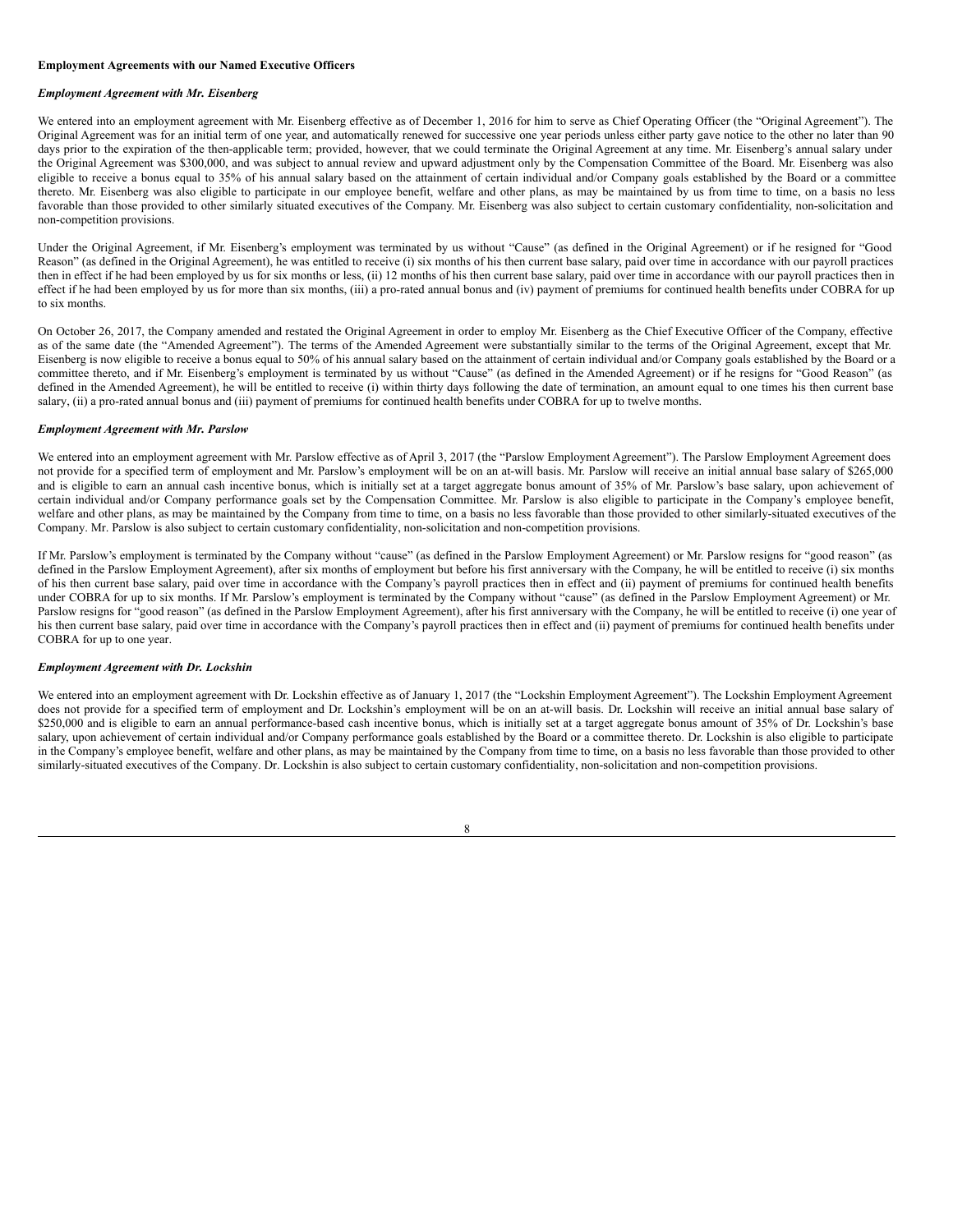If Dr. Lockshin's employment is terminated by the Company without "Cause" (as defined in the Lockshin Employment Agreement) or Dr. Lockshin terminates his employment for "Good Reason" (as defined in the Lockshin Employment Agreement) and Dr. Lockshin executes and does not revoke a general release of claims against the Company, then he will be entitled to receive (i) one year of his then current base salary, paid over time in accordance with the Company's payroll practices then in effect and (ii) payment of premiums for continued health benefits under COBRA for up to twelve months.

# **Potential Payments Upon Termination or Change of Control**

Our named executive officers may be entitled to payments upon termination or change in control. The details of such payments are included in the description of their employment agreements above.

## **Director Compensation**

Each of our non-employee, independent directors is currently entitled to receive an annual retainer of \$50,000, payable in equal quarterly installments, an option to acquire 25,000 shares of the Company's common stock upon initial appointment to the Board, and an additional option to acquire 25,000 shares each year thereafter on the date of the Company's annual meeting of stockholders. All members of our board are reimbursed for their usual and customary expenses incurred in connection with their service on the Board, including out-of-pocket expenses, transportation, and airfare on the Company's business.

#### **Director Compensation Table**

As our employee director during fiscal 2019, Mr. Eisenberg did not receive any compensation for his Board service during the last completed year. The following table sets forth information for the year ended December 31, 2019 regarding the compensation awarded to, earned by or paid to our non-employee directors:

| Name                     | <b>Fees Earned or</b><br>Paid in Cash<br>(S) | <b>Stock Awards</b><br><b>(S)</b> | Option<br>Awards <sup><math>(1)(2)</math></sup> | All Other<br>Compensation<br>(S)                                          | <b>Total</b><br>(S) |
|--------------------------|----------------------------------------------|-----------------------------------|-------------------------------------------------|---------------------------------------------------------------------------|---------------------|
| Dr. Grigory Borisenko(3) |                                              | $\qquad \qquad -$                 |                                                 | $\hspace{0.1mm}-\hspace{0.1mm}$                                           |                     |
| Dr. James E. Callaway    | 50,000                                       | $\overline{\phantom{0}}$          | 30.424                                          | $\hspace{1.0cm} \rule{1.5cm}{0.15cm} \hspace{1.0cm} \rule{1.5cm}{0.15cm}$ | 80,424              |
| Firdaus J. Dastoor       | 50,000                                       | $\qquad \qquad -$                 | 30,424                                          | $\hspace{0.1mm}-\hspace{0.1mm}$                                           | 80,424              |
| Dr. Dmitry Genkin        |                                              | $\overline{\phantom{0}}$          |                                                 | $\overline{\phantom{a}}$                                                  |                     |
| Dr. Roger Kornberg       | 50,000                                       | $\qquad \qquad -$                 | 30,424                                          | $\hspace{0.1mm}-\hspace{0.1mm}$                                           | 80,424              |
| Mr. Adam Logal           | 50,000                                       | $\overline{\phantom{0}}$          | 30.424                                          | $\overline{\phantom{a}}$                                                  | 80,424              |
| Dr. Alexey Vinogradov(4) | 22,639                                       | $\qquad \qquad -$                 | 29,453                                          | $\hspace{0.1mm}-\hspace{0.1mm}$                                           | 52,092              |
|                          |                                              |                                   |                                                 |                                                                           |                     |

(1)The amounts represent the aggregate grant date fair value of stock options granted during 2019. For a discussion of the assumptions and methodology used to calculate the value of our stock options, see Note 11 to our audited financial statements included in Item 8 of the Original Filing.

(2)The table below shows the aggregate number of option awards outstanding for each of our non-employee directors as of December 31, 2019:

| Name                  | <b>Option Awards</b> (#) |
|-----------------------|--------------------------|
| Dr. James Callaway    | 29,168                   |
| Firdaus J. Dastoor    | 32,956                   |
| Dr. Dmitry Genkin     | 3,157                    |
| Dr. Roger Kornberg    | 31,252                   |
| Adam Logal            | 29,168                   |
| Dr. Alexey Vinogradov | 25,000                   |

In addition, Dr. Genkin holds a warrant to purchase 2,526 shares of our common stock at \$166.32 per share. These warrants are fully vested and expire in April 2021. (3) Dr. Borisenko joined the Board effective September 26, 2019 and has opted not to receive any compensation for his Board service.

(4) Dr. Vinogradov joined the Board effective July 19, 2019.

See "Certain Related Person Transactions" below for compensation arrangements involving specific members of the Board.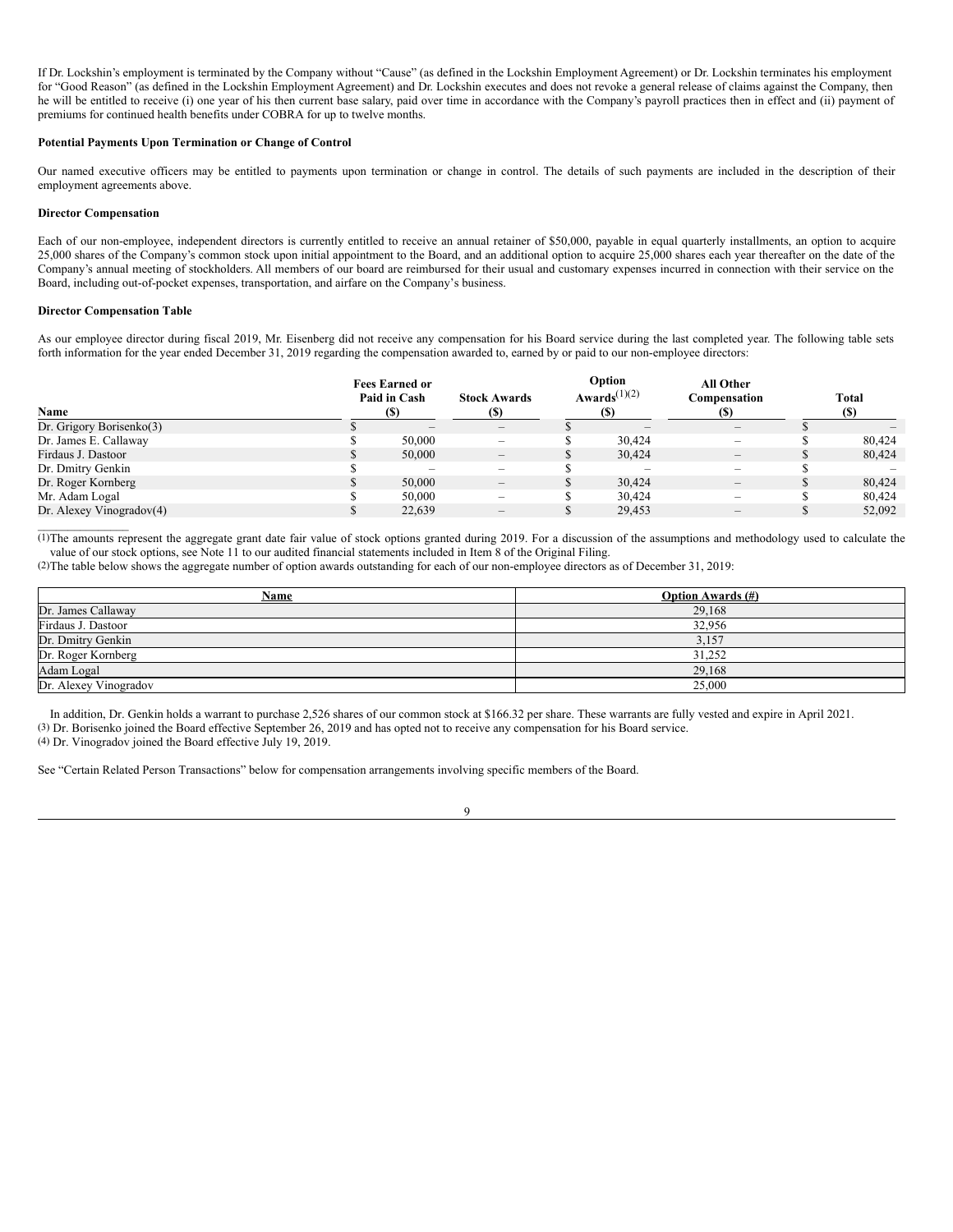# <span id="page-12-0"></span>**ITEM 12 – SECURITY OWNERSHIP OF CERTAIN BENEFICIAL OWNERS AND MANAGEMENT AND RELATED STOCKHOLDER MATTERS**

The following table and footnotes set forth certain information known to us regarding beneficial ownership of our capital stock as of March 31, 2020 for:

- each person known by us to be the beneficial owner of more than 5% of our capital stock;
- our named executive officers;
- · each of our directors; and
- all executive officers and directors as a group.

The number of shares beneficially owned by each entity, person, director or executive officer is determined in accordance with the rules of the SEC, and the information is not necessarily indicative of beneficial ownership for any other purpose. Under such rules, beneficial ownership includes any shares over which the individual has sole or shared voting power or investment power as well as any shares that the individual has the right to acquire within 60 days through the exercise of any stock option, warrants or other rights. Except as otherwise indicated, and subject to applicable community property laws, the persons named in the table have sole voting and investment power with respect to all shares of common stock held by that person or entity.

The percentage of shares beneficially owned is computed on the basis of 6,284,915 shares of our common stock outstanding as of March 31, 2020, on an as-converted basis. Shares of our common stock that a person has the right to acquire within 60 days after March 31, 2020 are deemed outstanding for purposes of computing the percentage ownership of the person or entity holding such rights, but are not deemed outstanding for purposes of computing the percentage ownership of any other person, except with respect to the percentage ownership of all directors and executive officers as a group. Unless otherwise indicated below, the address for each beneficial owner listed is c/o Xenetic Biosciences, Inc., at 40 Speen Street, Suite 102, Framingham, Massachusetts 01701.

|                                                                | <b>Number of Shares</b>                  | Percentage                |  |
|----------------------------------------------------------------|------------------------------------------|---------------------------|--|
| <b>Name of Beneficial Owner</b>                                | <b>Beneficially Owned</b> <sup>(1)</sup> | <b>Beneficially Owned</b> |  |
| <b>Fiscal Year 2019 Named Executive Officers and Directors</b> |                                          |                           |  |
| Jeffrey F. Eisenberg                                           | 28,890(2)                                | $*$                       |  |
| James Parslow                                                  | 14,584(3)                                |                           |  |
| Dr. Curtis Lockshin                                            | 17,060(4)                                | *                         |  |
| Dr. Grigory Borisenko <sup>(5)</sup>                           |                                          | $\ast$                    |  |
| Dr. James E. Callaway                                          | 4,168(6)                                 | *                         |  |
| Firdaus J. Dastoor                                             | 7,956(7)                                 | $\ast$                    |  |
| Dr. Dmitry Genkin <sup>(8)</sup>                               | 99,285(9)                                | 1.6%                      |  |
| Dr. Roger Kornberg                                             | 6,252(10)                                |                           |  |
| Adam Logal                                                     | 4,168(11)                                | $\ast$                    |  |
| Alexey Vinogradov                                              | 186,781(12)                              | $3.0\%$                   |  |
| All executive officers and directors as a group (10 persons)   | 369,144(13)                              | 5.8%                      |  |
| <b>5% Current Stockholders</b>                                 |                                          |                           |  |
| PJSC Pharmsynthez <sup><math>(5)</math></sup> $(8)$            | 986,754(14)                              | 14.5%                     |  |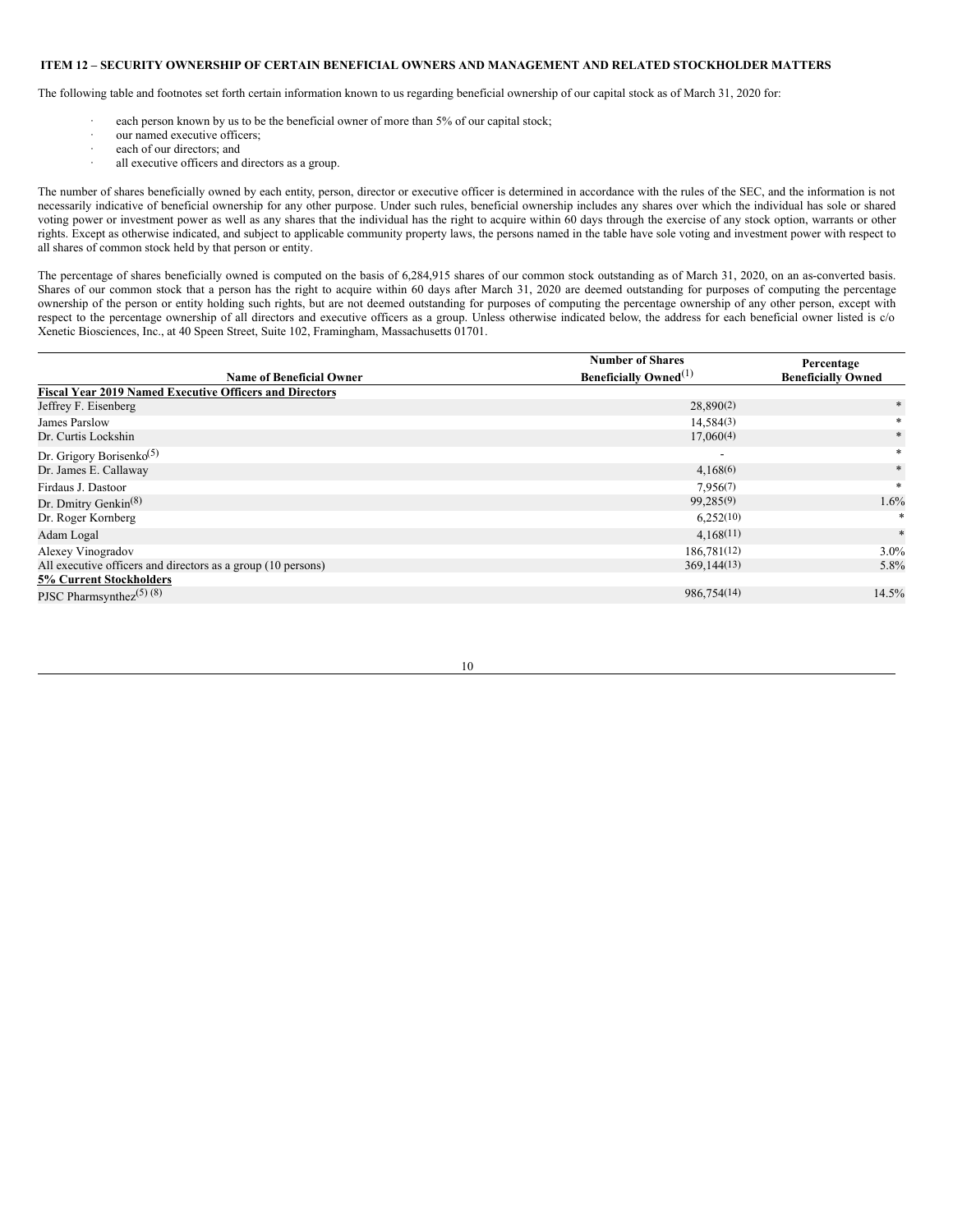- Represents beneficial ownership of less than one percent (1%).
- (1) Unless otherwise indicated below, this table is based upon corporate records, information supplied by officers, directors and, in the case of principal stockholders, information provided by our transfer agent.
- (2) The total beneficial ownership consists of 26,112 shares issuable upon exercise of options that are exercisable within 60 days of March 31, 2020 and 2,778 of vested restricted stock units.
- (3) The total beneficial ownership consists of 14,584 shares issuable upon exercise of options that are exercisable within 60 days of March 31, 2020.
- (4) The total beneficial ownership consists of 17,060 shares issuable upon exercise of options that are exercisable within 60 days of March 31, 2020.
- (5) Dr. Borisenko is employed by Rusnano LLC, an entity affiliated with Pharmsynthez.
- (6) The total beneficial ownership consists of 4,168 shares issuable upon exercise of options that are exercisable within 60 days of March 31, 2020.
- (7) The total beneficial ownership consists of 7,956 shares issuable upon exercise of options that are exercisable within 60 days of March 31, 2020.
- (8) Dr. Genkin is the Chairman of the Board of Directors of Pharmsynthez.
- (9) The total beneficial ownership consists of 93,602 shares of common stock owned directly and 5,683 shares issuable upon exercise of warrants and options that are exercisable within 60 days of March 31, 2020.
- (10)The total beneficial ownership consists of 6,252 shares issuable upon exercise of options that are exercisable within 60 days of March 31, 2020.

(11)The total beneficial ownership consists of 4,168 shares issuable upon exercise of options that are exercisable within 60 days of March 31, 2020.

- (12)The total beneficial ownership consists of 186,781 shares of common stock owned directly.
- (13)The total beneficial ownership consists of 280,383 shares of common stock owned directly, 85,983 shares issuable upon exercise of warrants and options that are exercisable within 60 days of March 31, 2020 and 2,778 shares of restricted stock units that are vested.
- (14)The total beneficial ownership consists of 447,122 shares of common stock owned directly or indirectly through SynBio, 451,244 shares issuable upon the conversion of Series B Preferred Stock and 88,388 shares issuable upon exercise of warrants that are exercisable within 60 days of March 31, 2020. SynBio is a wholly-owned subsidiary of Pharmsynthez. Pharmsynthez may be deemed to have shared voting and shared dispositive power with respect to all the shares owned by SynBio and therefore, Pharmsynthez may be deemed to be the beneficial owner of such shares. The address of PJSC Pharmsynthez is Office Center IT Park, 25 Liter ZH, Krasnogo Kursanta St., St. Petersburg, 197110, Russia.

#### **Equity Compensation Plan Information**

The following table sets forth information as of December 31, 2019 with respect to compensation plans under which equity securities are authorized for issuance:

|                                                            | <b>Number of Securities to</b><br>be Issued upon Exercise<br>of Outstanding Options, | <b>Weighted Average</b><br><b>Exercise Price of</b><br><b>Outstanding Options,</b> | <b>Number of Securities</b><br><b>Remaining Available for</b><br><b>Future Issuance Under</b><br><b>Equity Compensation</b> |  |              |
|------------------------------------------------------------|--------------------------------------------------------------------------------------|------------------------------------------------------------------------------------|-----------------------------------------------------------------------------------------------------------------------------|--|--------------|
| <b>Plan Category</b>                                       |                                                                                      | <b>Warrants and Rights</b>                                                         | <b>Warrants and Rights</b>                                                                                                  |  | <b>Plans</b> |
| Equity compensation plans approved by security holders     |                                                                                      | 672,202(1)                                                                         | 10.05                                                                                                                       |  | 353,457      |
| Equity compensation plans not approved by security holders |                                                                                      | 14.584(2)                                                                          | 54.84                                                                                                                       |  |              |
| Total                                                      |                                                                                      | 686,786                                                                            | 11.00                                                                                                                       |  | 353,457      |
|                                                            |                                                                                      |                                                                                    |                                                                                                                             |  |              |

(1)Consists of 672,202 shares of our common stock to be issued upon the exercise of outstanding stock options and restricted stock units under the Xenetic Biosciences, Inc. Amended and Restated 2014 Equity Incentive Plan.

(2)Represents inducement award granted to Mr. Parslow in 2017 in connection with his employment with the Company that was not covered under the Xenetic Biosciences, Inc. Amended and Restated 2014 Equity Incentive Plan in accordance with NASDAQ Listing Rule 5635(c)(4). The option has a ten-year term and is fully vested.

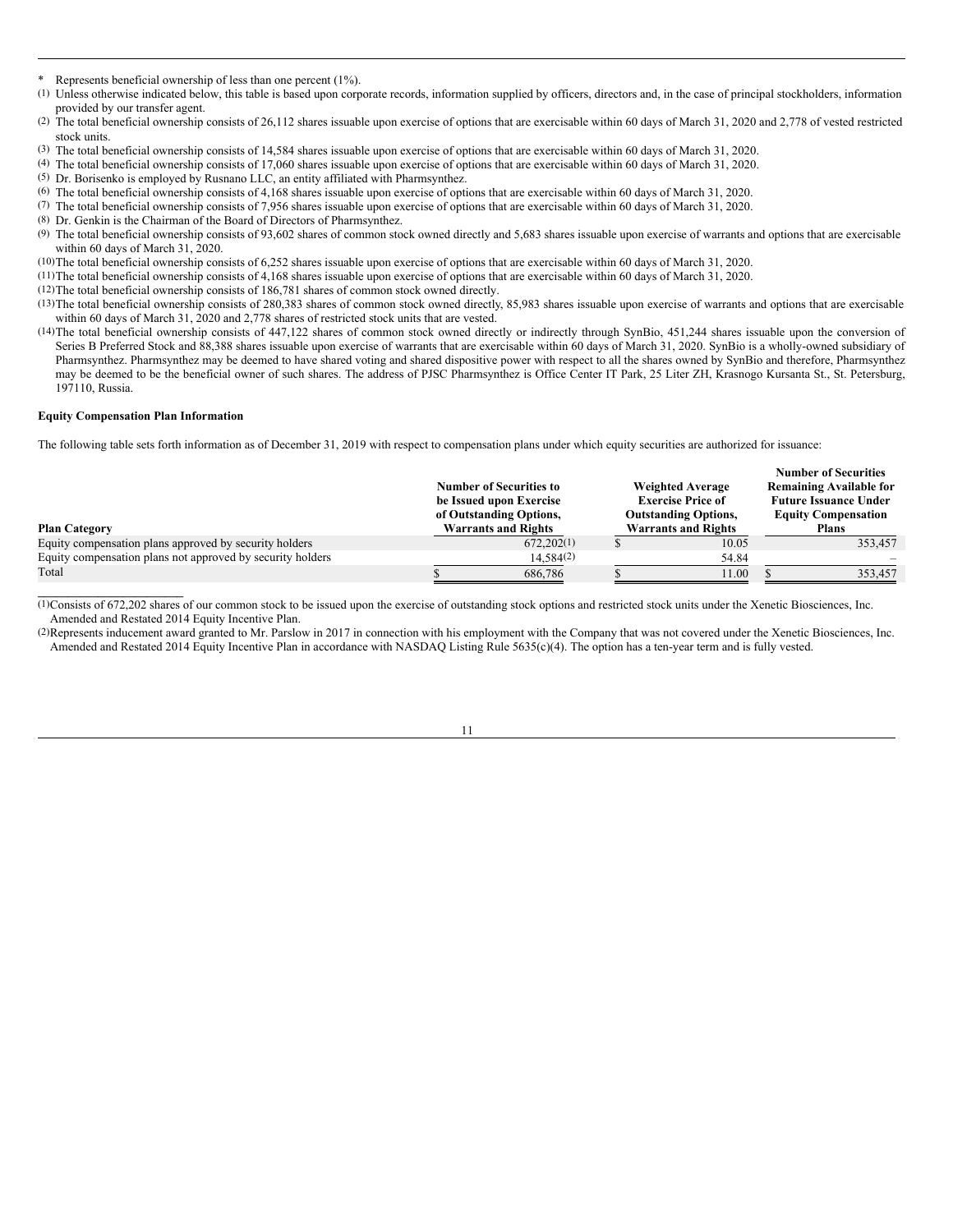# <span id="page-14-0"></span>**ITEM 13 – CERTAIN RELATIONSHIPS AND RELATED TRANSACTIONS, AND DIRECTOR INDEPENDENCE**

During the fiscal year ended December 31, 2019 and the fiscal year ended December 31, 2018, there was not, nor is there any currently proposed transaction or series of similar transactions to which Xenetic was or is to be a party in which the amount involved exceeded or exceeds the lesser of \$120,000 or 1% of the average of our total assets at year end for the last two completed fiscal years and in which any executive officer, director or holder of more than 5% of any class of voting securities of Xenetic and members of that person's immediate family had, has or will have a direct or indirect material interest, other than as set forth in "Executive Compensation" and "Director Compensation Table" above and disclosed below.

# **Policy Regarding Related Party Transactions**

Our Board has adopted a written related party transaction policy on November 1, 2016 to set forth the policies and procedures for the review and approval or ratification of related party transactions. Any transaction between the Company and its officers, directors, principal stockholders or affiliates is required to be on terms no less favorable to us than could be reasonably obtained in arms-length transactions with independent third-parties, Transactions described in this section that occurred prior to November 1, 2016 were not covered by this policy. On March 16, 2018, our Board formed the Strategic Alternatives Committee (the "SAC") to evaluate an alternative transaction and other strategic alternatives for the Company should they arise. James Callaway, an independent outside director of the Company, was appointed Chair of the SAC. The SAC had primary oversight over the XCART Technology acquisition and was disbanded in September 2019.

### **Certain Related Person Transactions**

# *PJSC Pharmsynthez*

Pharmsynthez (formerly, OJSC Pharmsynthez) is our largest and controlling stockholder with a share ownership of approximately 6% of the total issued and outstanding common stock at March 31, 2020. In addition to its common stock ownership, Pharmsynthez holds outstanding warrants to purchase our common stock and approximately 1.5 million shares of our issued and outstanding Series B Preferred Stock at March 31, 2020. Pharmsynthez was a related party of SynBio, LLC ("SynBio"), which is related party of ours, and acquired 100% of SynBio in February 2017. The combined ownership of Pharmsynthez and SynBio was approximately 7% at March 31, 2020. In addition, one of our directors, Dr. Dmitry Genkin, is the Executive Chairman of the board of directors of Pharmsynthez, and Dr. Grigory Borisenko, another one of our directors, is employed as an Investment Director of Rusnano LLC, an entity affiliated with Pharmsynthez. Additionally, one of our executive officers, Dr. Curtis Lockshin, is an officer of a whollyowned subsidiary of Pharmsynthez. In November 2009, the Company entered into a collaborative research and development license agreement with Pharmsynthez (the "Pharmsynthez Arrangement") pursuant to which the Company granted an exclusive license to Pharmsynthez to develop, commercialize and market six drug candidates based on the Company's PolyXen and ImuXen technology in certain territories. In exchange, Pharmsynthez granted an exclusive license to the Company to use any preclinical and clinical data developed by Pharmsynthez, within the scope of the Pharmsynthez Arrangement, and to engage in further research, development and commercialization of drug candidates outside of certain territories at the Company's own expense.

During the third quarter of 2019, the Company entered into a sponsored research agreement with Pharmsynthez related to experiments identified by the Company to support its efforts as it prepares for initial tech transfer of the XCART methods to a future academic collaborator. Under the agreement, the Company made a \$350,000 payment to Pharmsynthez during the third quarter of 2019, which is refundable on a pro rata basis if the project is terminated prematurely as a result of Pharmsynthez failing to perform the work.

During the fourth quarter of 2019, the Company entered into a loan agreement with Pharmsynthez (the "Pharmsynthez Loan"), pursuant to which the Company advanced Pharmsynthez an aggregate principal amount of up to \$500,000 to be used for the development of Product A under the Co-Development Agreement (as defined below). The Pharmsynthez Loan has a term of 15-months and shall accrue interest at a rate of 10% per annum. The Pharmsynthez Loan is guaranteed by all of the operating subsidiaries of Pharmsynthez, including SynBio and AS Kevelt, and is secured by all of the equity interests of the Company owned by Pharmsynthez and SynBio.

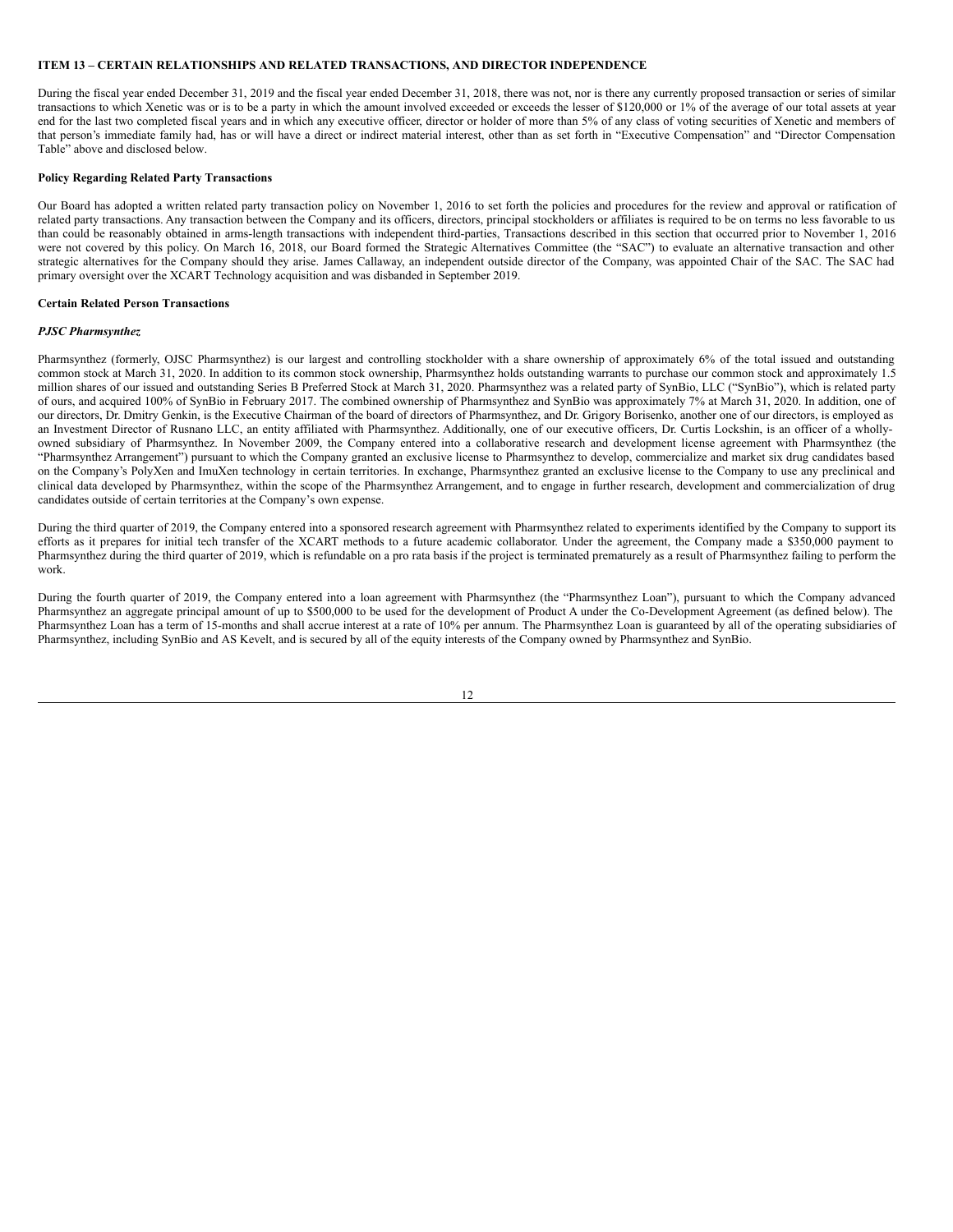#### *SynBio LLC*

SynBio was a holder of more than 5% of the Company's outstanding common stock during fiscal 2018 and currently owns approximately 1% of our total outstanding common stock as of March 31, 2020 and all of our outstanding Series A Preferred Stock. In 2017, SynBio became a wholly-owned subsidiary of Pharmsynthez.

In August 2011, SynBio and the Company entered into a stock subscription and collaborative development of pharmaceutical products agreement (the "Co-Development Agreement"). The Company granted an exclusive license to SynBio to develop pharmaceutical products using certain molecule(s) based on SynBio's technology and the Company's proprietary technology (PolyXen, OncoHist and ImuXen) that prolongs the active life and/or improves the pharmacokinetics of certain therapeutic proteins and peptides (as well as conventional drugs). In return, SynBio granted an exclusive license to the Company to use the pre-clinical and clinical data generated by SynBio in certain agreed products and engage in the development of commercial candidates.

SynBio and the Company are each responsible for funding their own research activities. There are no milestone or other research-related payments due under the agreement other than fees for the supply of each company's respective research supplies based on their technology, which, when provided, are due to mutual convenience and not representative of an ongoing or recurring obligation to supply research supplies. Serum Institute of India Limited ("Serum Institute") has agreed to directly provide the research supplies to SynBio, where the Company is not liable for any failure to supply the research supplies as a result of any act or fault of Serum Institute. Upon successful commercialization of any resultant products, the Company is entitled to receive royalties on sales in certain territories and pay royalties to SynBio for sales outside those certain territories.

Through December 31, 2019, the Company and SynBio continued to engage in research and development activities with no resultant commercial products. The Company did not recognize revenue in connection with the Co-Development Agreement during the years ended December 31, 2019 and 2018.

#### *Serum Institute*

Serum Institute was a holder of more than 5% of the Company's outstanding common stock during fiscal 2018 and currently owns approximately 1% of our total outstanding common stock at March 31, 2020. In addition to its common stock ownership, Serum Institute holds outstanding warrants to purchase our common stock. One of our directors, Firdaus Jal Dastoor, is currently a Group Director in charge of Finance and Corporate Affairs and Company Secretary of Serum Institute. In August 2011, we entered into a collaborative research and development agreement with Serum Institute providing Serum Institute an exclusive license to use our PolyXen technology to research and develop one potential commercial product, PSA-EPO. Serum Institute is responsible for conducting all preclinical and clinical trials required to achieve regulatory approvals within the certain predetermined territories at Serum Institute's own expense. Royalty payments are payable by Serum Institute to us for net sales to certain customers in the Serum Institute sales territory. Royalty payments are payable by us to Serum Institute for net sales received by us over the term of the license. There are no milestone or other researchrelated payments due under the collaborative arrangement.

Through December 31, 2019, we continued to engage in research and development activities with no resultant commercial products. No royalty revenue or expense was recognized by us related to the Serum Institute arrangement during the years ended December 31, 2019 and 2018.

#### *Santersus Agreement*

The Company intends to enter into a feasibility agreement and license option with Santersus SA, a Swiss corporation ("Santersus"), regarding the use of OncoHist in a medical device for extracorporeal blood purification. Santersus is an entity controlled by Dr. Genkin.

#### *XCART Technology*

On March 1, 2019, the Company entered into an agreement to acquire the novel Chimeric Antigen Receptor ("CAR") T cell platform technology, referred to herein as "XCART" (the "Transaction"), a proximity-based screening platform capable of identifying CAR constructs that can target patient-specific tumor neoantigens, with a demonstrated proof of mechanism in B-cell Non-Hodgkin lymphomas. The XCART technology, developed by the Scripps Research Institute (the "Institute") in collaboration with the Shemyakin-Ovchinnikov Institute of Bioorganic Chemistry ("IBCH"), is believed to have the potential to significantly enhance the safety and efficacy of cell therapy for B-cell lymphomas by generating patient- and tumor-specific CAR T cells. The Transaction closed on July 19, 2019.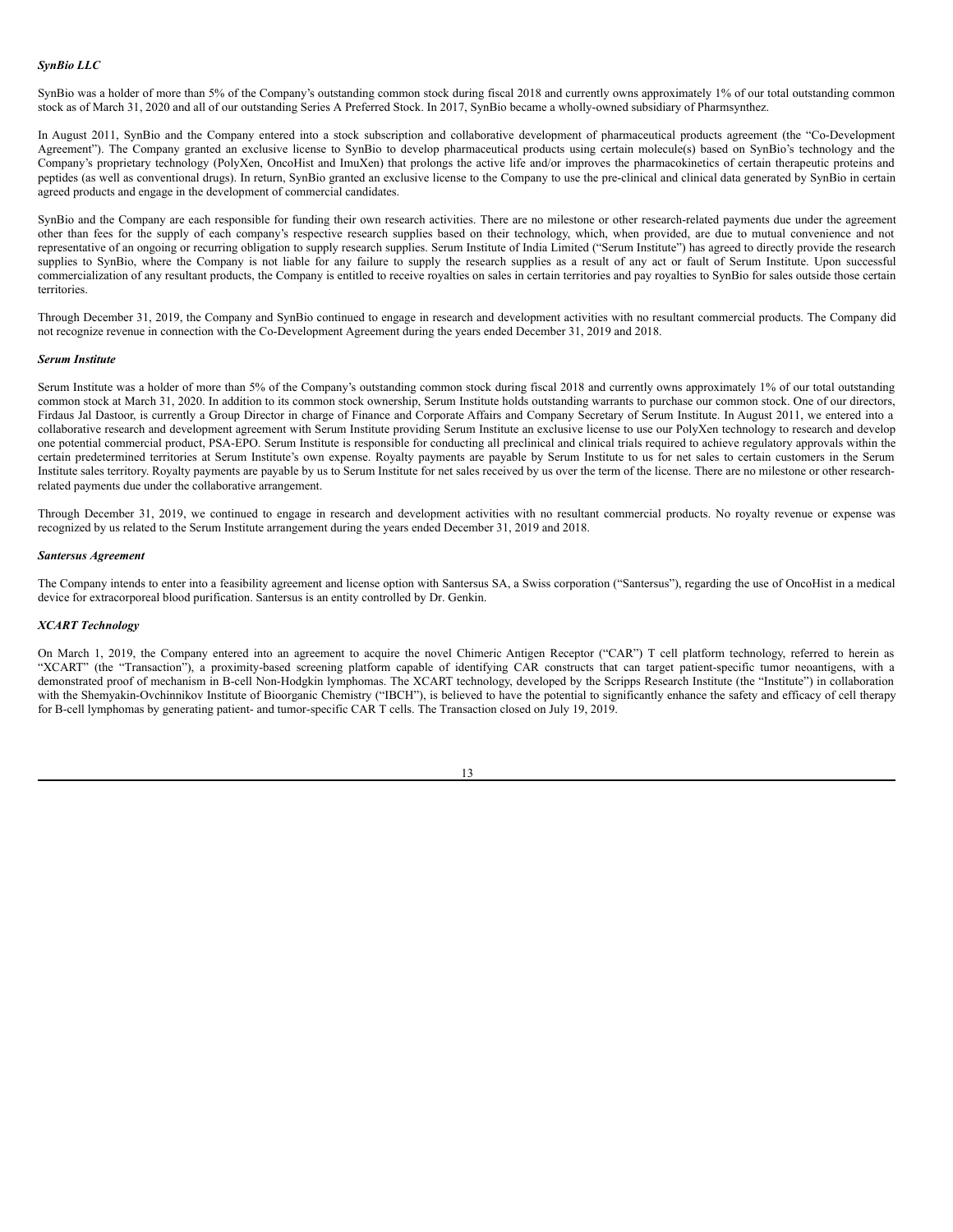In connection with the Transaction, on March 1, 2019, the Company entered into the Share Purchase Agreement, as amended (the "Share Purchase Agreement"), with Hesperix S.A., a Swiss Corporation ("Hesperix"), the owners of Hesperix (each, a "Seller" and collectively, the "Sellers"), and Alexey Vinogradov, as the representative of each Seller, pursuant to which the Company purchased from Sellers all of the issued and outstanding shares of capital stock of Hesperix. Upon closing the Transaction, on July 19, 2019, we issued 625,000 shares of our common stock in the Transaction, with approximately 406,250 shares issued to the shareholders of Hesperix and approximately 218,750 shares of common stock issued in connection with the OPKO Assignment Agreement. In connection with the Transaction, Dr. Alexey Vinogradov was appointed to the Board, effective as of the closing of the Transaction. Dr. Vinogradov acquired 186,781 shares of the Company's common stock in connection the closing of the transaction contemplated by the Share Purchase Agreement. Dr. Vinogradov was also a significant shareholder of Hesperix and a Seller in the Transaction. Additionally, Dr. Dmitry Genkin, one of our directors, was a director and significant shareholder of Hesperix. In addition, in connection with the Transaction, the Company agreed to repay an approximate \$225,000 loan that Dr. Genkin entered into with Hesperix.

In connection with the Transaction, Hesperix entered into an assignment agreement (the "Hesperix Assignment Agreement") with IBCH, Pharmsynthez, and certain other parties thereto (collectively, the "Assignors"), pursuant to which, the Assignors have agreed, among other things, to sell, assign, transfer, and convey unto Hesperix all of their individual right, title, and interest throughout the world in and to patents related to "Articles And Methods Directed To Personalized Therapy Of Cancer," and the related knowhow. Hesperix has agreed to pay each of IBCH and Pharmsynthez a royalty rate in the low single digit range based on the net sales of products in each country in which, in absence of the Hesperix Assignment Agreement, the manufacture, use, offer for sale, sale, or importation of such product would infringe a valid claim of a patent. Dr. Dmitry Genkin, one of our directors, is the Executive Chairman of the board of directors of Pharmsynthez, and Dr. Grigory Borisenko, another one of our directors, is employed as an Investment Director of Rusnano LLC, an entity affiliated with Pharmsynthez. Additionally, one of our executive officers, Dr. Curtis Lockshin, is an officer of a wholly-owned subsidiary of Pharmsynthez.

Also in connection with the Transaction, the Company entered into an assignment agreement (the "OPKO Assignment Agreement") with OPKO Pharmaceuticals, LLC ("OPKO"), pursuant to which the Company will acquire and accept, all of OPKO's right, title and interest in and to that certain Intellectual Property License Agreement (the "IP License Agreement"), entered into between the Institute and OPKO regarding certain patents related to "Articles And Methods Directed To Personalized Therapy Of Cancer" and in which the Institute agreed to grant an exclusive royalty-bearing license, to the patent rights owned by the Institute to OPKO, and OPKO has agreed to pay the Institute a royalty rate in the low single digit range based on the net sales of products in each country in which, in absence of the IP License Agreement, the manufacture, use, offer for sale, sale, or importation of such product would infringe a valid claim of a patent or pending application. Mr. Adam Logal, one of our directors, is Senior Vice President, Chief Financial Officer, Chief Accounting Officer and Treasurer of OPKO Health, Inc., the parent company of OPKO.

# **Director Independence**

As required under the NASDAQ Stock Market ("NASDAQ") listing standards, a majority of the members of a listed company's board of directors must qualify as "independent," as affirmatively determined by the Board of Directors. The Board consults with advisors to ensure that the Board's determinations are consistent with relevant securities and other laws and regulations regarding the definition of "independent," including those set forth in pertinent listing standards of NASDAQ, as in effect from time to time.

Consistent with these considerations, after review of all relevant identified transactions or relationships between each director, or any of his or her family members, and the Company, its senior management and its independent auditors, the Board has affirmatively determined that the following directors were independent directors within the meaning of the applicable NASDAQ listing standards for the period during which they served as a member of the Board during fiscal year 2019: Dr. Callaway, Mr. Dastoor, Dr. Kornberg and Mr. Logal. In addition, the Board also determined that Drs. Alexey Vinogradov and Grigory Borisenko were independent under applicable law and the listing standards of Nasdaq upon the appointment of each to the Board in July 2019 and September 2019, respectively. In making the independence determinations, the Board considered a number of factors and relationships, including without limitation (i) Dr. Grigory Borisenko's employment as an Investment Director of Rusnano LLC, an entity affiliated with Pharmsynthez, the Company's largest stockholder with ownership of approximately 7% of the Company's issued and outstanding common stock, and (ii) the Company's transactions with Hesperix SA and Dr. Alexey Vinogradov's former status as a significant shareholder of Hesperix SA.

During fiscal year 2019, all members of our Audit Committee, Nominating and Corporate Governance Committee, and Compensation Committee were independent (as independence is currently defined in Rule 5605 of the NASDAQ listing standards).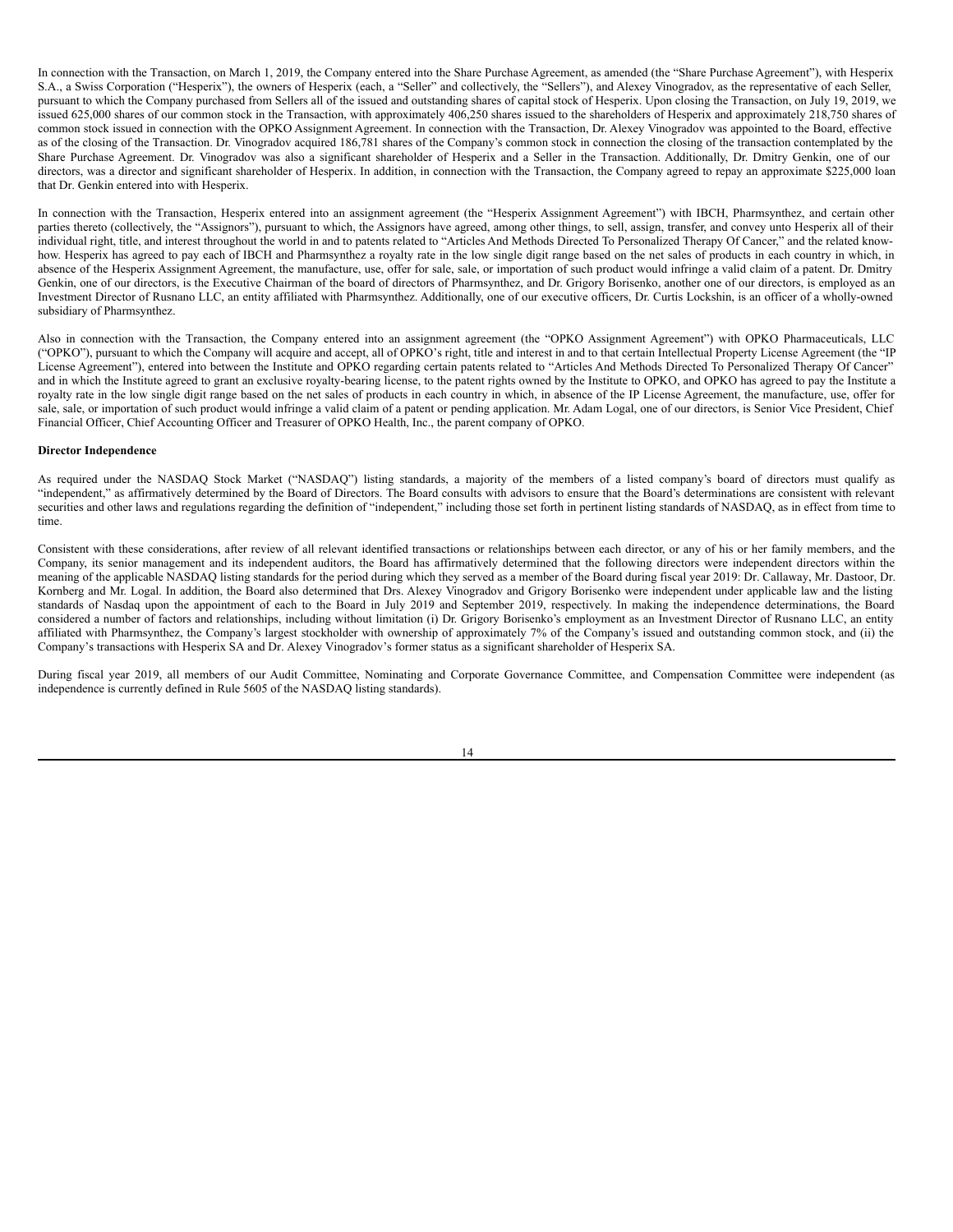# <span id="page-17-0"></span>**ITEM 14 – PRINCIPAL ACCOUNTING FEES AND SERVICES**

The following table represents aggregate fees billed to the Company for the fiscal years ended December 31, 2019 and December 31, 2018, by Marcum LLP, the Company's principal accountant.

|                           | 2019                                      | 2018                     |
|---------------------------|-------------------------------------------|--------------------------|
| <b>Audit Fees</b>         | 170,972                                   | 162,374                  |
| <b>Audit-Related Fees</b> | 166,102                                   | 9,766                    |
| Tax Fees                  | $\qquad \qquad \overline{\qquad \qquad }$ | $\qquad \qquad -$        |
| All Other Fees            | $\overline{\phantom{a}}$                  | $\overline{\phantom{a}}$ |
|                           | 337,074                                   | 172,140                  |

# **Audit Fees**

Audit fees include the total fees incurred in connection with the audit of our annual consolidated financial statements for each of the years ended December 31, 2019 and 2018.

#### **Audit-Related Fees**

Audit related fees during the year ended December 31, 2019 include fees incurred in connection with our S-1, S-3 and S-4 filings throughout 2019. Audit related fees during the year ended December 31, 2018 include fees incurred in connection with our S-3 registration statement filed in September 2018.

#### **Audit and Non-Audit Services Pre-Approval Policy**

The Audit Committee pre-approves all audit and non-audit accounting services provided by our independent, registered accounting firm. All audit and non-audit fee services described above were pre-approved by the Audit Committee.

Pursuant to the Board of Directors' policy, to help ensure the independence of our independent registered public accounting firm, all auditing services and permitted non-audit services (including the terms thereof) to be performed for us by our independent registered public accounting firm must be pre-approved by the Audit Committee, subject to the de-minimus exceptions for non-audit services described in Section 10A(i)(1)(B) of the Securities Exchange Act of 1934, which are approved by the Audit Committee prior to the commencement of services.

Our Audit Committee approved and retained Marcum LLP to audit our consolidated financial statements for 2019. Our Audit Committee reviewed all services provided by Marcum LLP in 2019 and concluded that the services provided were compatible with maintaining its independence.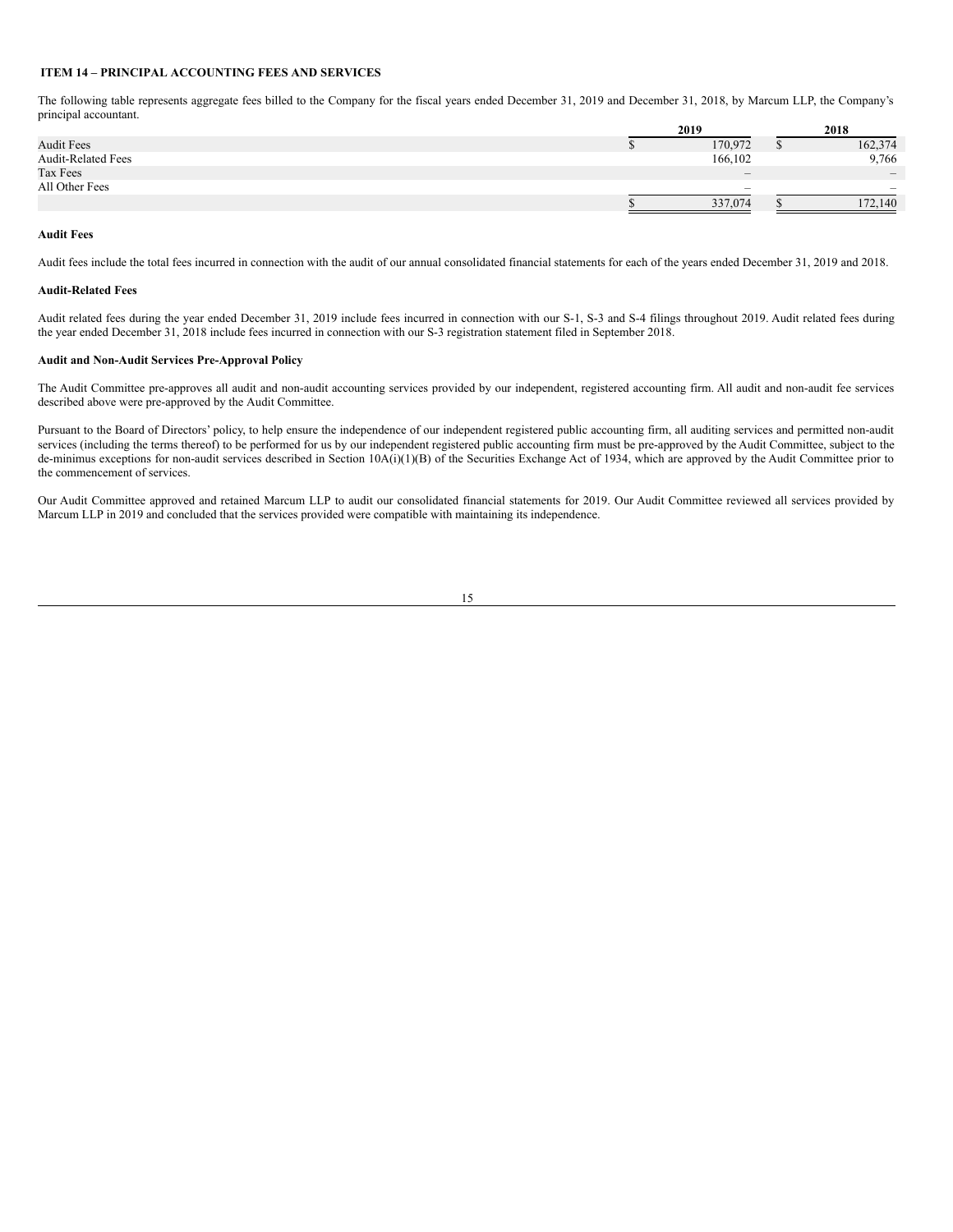<span id="page-18-0"></span>**PART IV**

# <span id="page-18-1"></span>**ITEM 15 – EXHIBITS AND FINANCIAL STATEMENT SCHEDULES**

(a) The following financial statements, schedules and exhibits are filed as part of this report:

*Consolidated Financial Statements:* The consolidated financial statements and report of independent registered public accounting firm required by this item are included in Part II, Item 8 of the Original Filing;

*Financial Statement Schedules:* All schedules were omitted because they are not applicable or not required, or because the required information is shown in the consolidated financial statements or in the notes thereto.

(b) **Exhibits:** The exhibits required to be filed by Item 15 are set forth in, and filed with or incorporated by reference in, the "Exhibit Index" of the Original Filing. The attached list of exhibits in the "Exhibit Index" sets forth the additional exhibits required to be filed with this Amendment and is incorporated herein by reference in response to this item.

# **EXHIBIT INDEX**

| Exhibit |                                                                                     |      |                    | <b>Exhibit</b> | Filed           |
|---------|-------------------------------------------------------------------------------------|------|--------------------|----------------|-----------------|
| No.     | <b>Exhibit Index</b>                                                                | Form | <b>Filing Date</b> | <b>Number</b>  | <b>Herewith</b> |
| 31.3    | Certification of Principal Executive Officer, as required by Rule 13a-14(a) or Rule |      |                    |                | ∡⊾              |
|         | 15d-14(a)                                                                           |      |                    |                |                 |
| 31.4    | Certification of Principal Financial Officer, as required by Rule 13a-14(a) or Rule |      |                    |                |                 |
|         | 15d-14(a)                                                                           |      |                    |                |                 |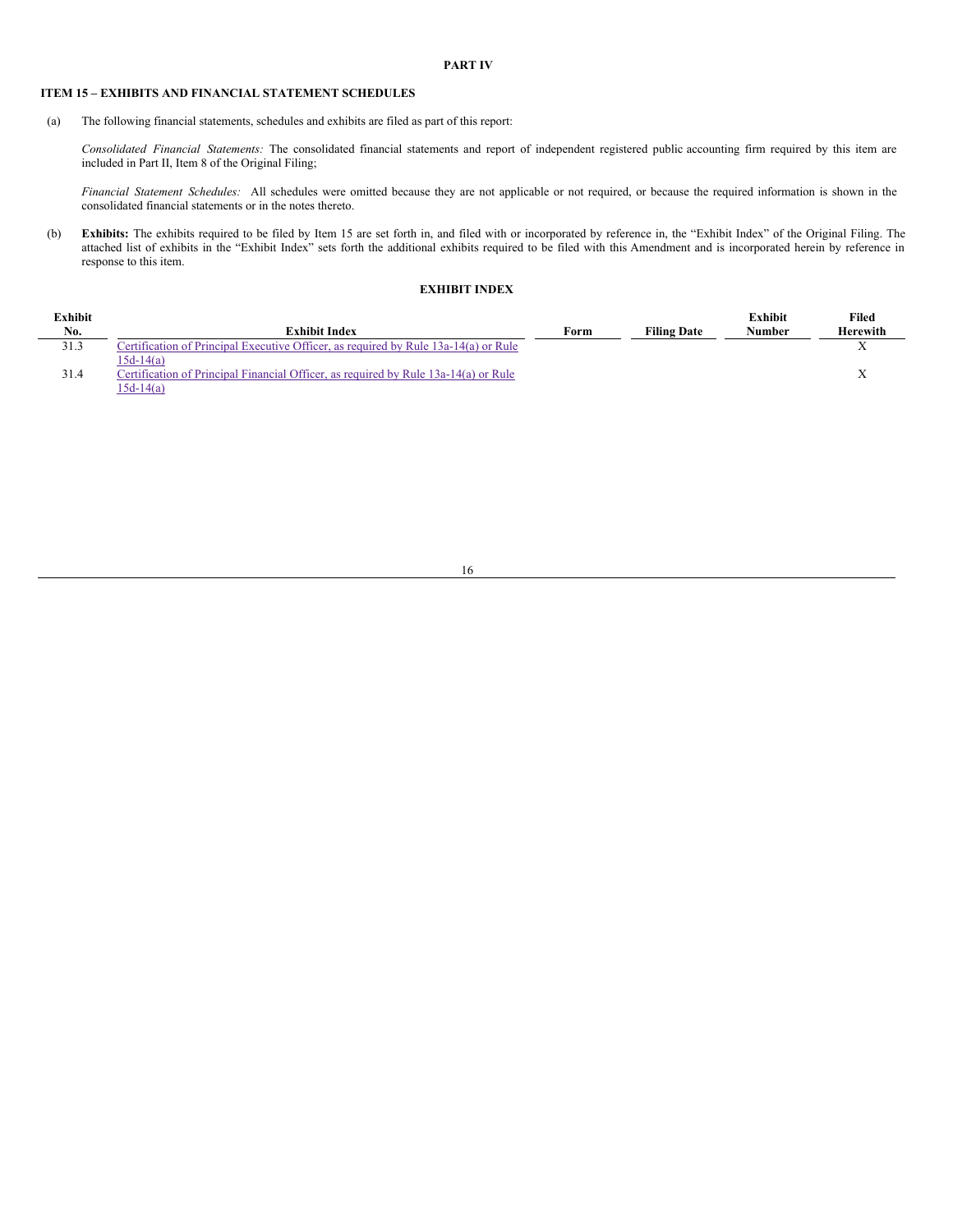# **SIGNATURES**

Pursuant to the requirements of Section 13 or 15(d) of the Securities Exchange Act of 1934, the registrant has duly caused this report to be signed on its behalf by the undersigned, thereunto duly authorized.

# **XENETIC BIOSCIENCES, INC.**

Date: April 29, 2020 By: /s/ JEFFREY F. EISENBERG

Jeffrey F. Eisenberg *Chief Executive Of icer*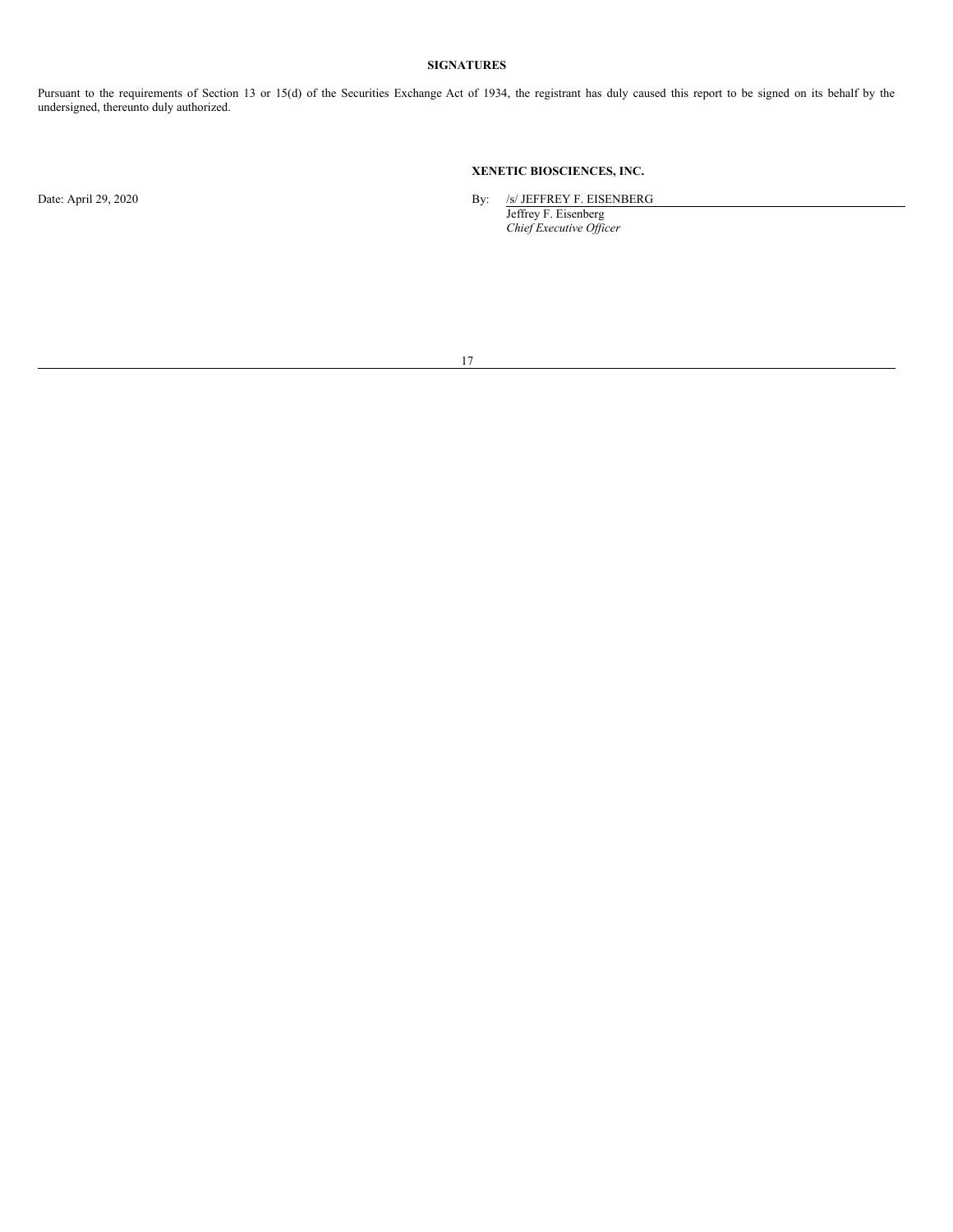# **CERTIFICATION OF PRINCIPAL EXECUTIVE OFFICER PURSUANT TO EXCHANGE ACT RULES 13a-14(a) AND 15d-14(a), AS ADOPTED PURSUANT TO SECTION 302 OF THE SARBANES-OXLEY ACT OF 2002**

<span id="page-20-0"></span>I, Jeffrey F. Eisenberg, certify that:

- 1. I have reviewed this Amendment No. 1 to the annual report on Form 10-K of Xenetic Biosciences, Inc.; and
- 2. Based on my knowledge, this report does not contain any untrue statement of a material fact or omit to state a material fact necessary to make the statements made, in light of the circumstances under which such statements were made, not misleading with respect to the period covered by this report.

Dated: April 29, 2020

By: /s/ Jeffrey F. Eisenberg Jeffrey F. Eisenberg Chief Executive Officer (*Principal Executive Of icer*)